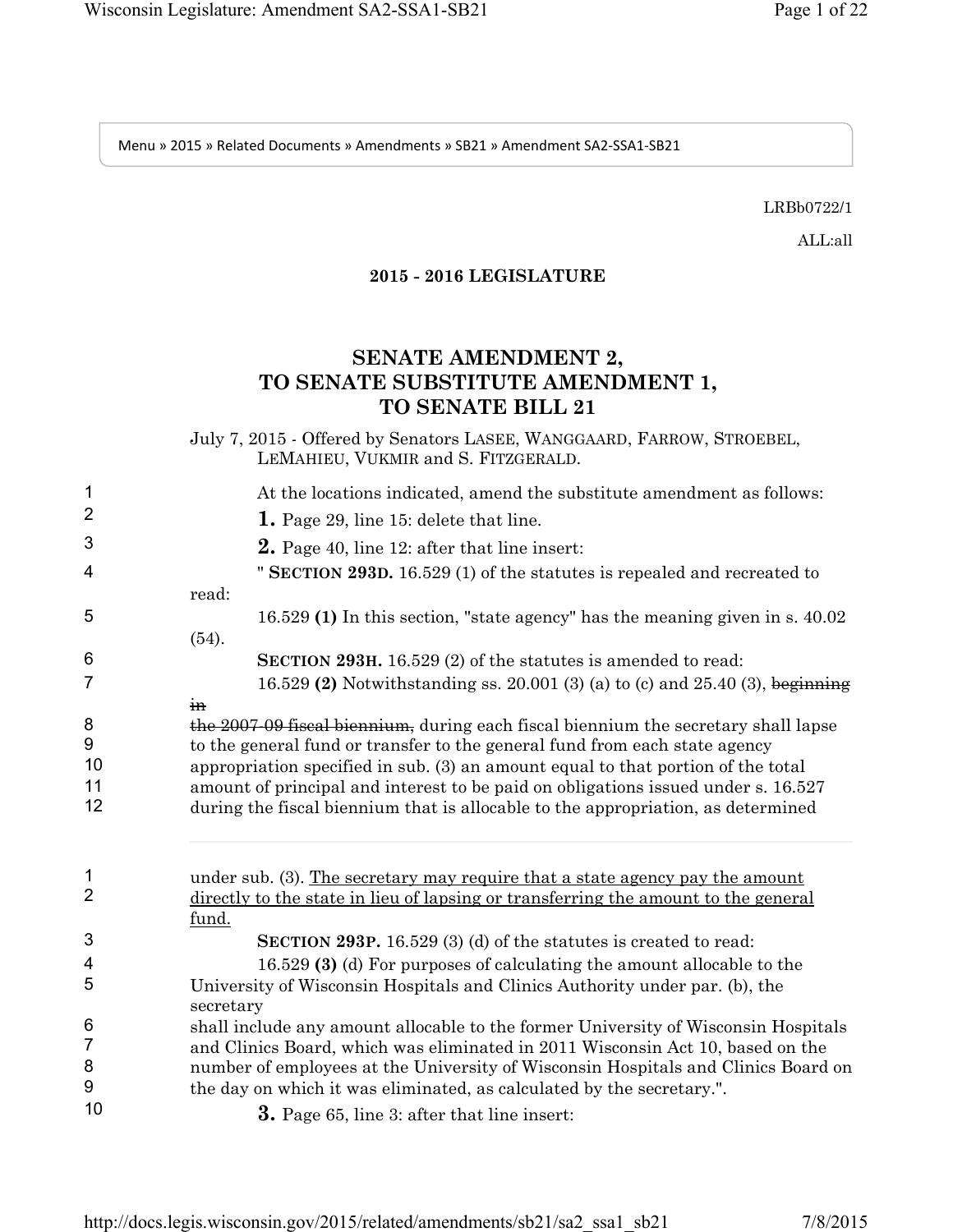| 11             | " SECTION 380N. 16.856 of the statutes is created to read:                                                                                                          |
|----------------|---------------------------------------------------------------------------------------------------------------------------------------------------------------------|
| 12             | 16.856 Prevailing wage. (1) (f) "Prevailing wage rate" means the                                                                                                    |
|                | applicable                                                                                                                                                          |
| 13             | prevailing wage rate for an area, as determined by the U.S. department of labor                                                                                     |
| 14             | under 40 USC 3142.                                                                                                                                                  |
| 15             | (5) DISCLOSURE. If a person who is not an employee of the department or                                                                                             |
|                | the                                                                                                                                                                 |
| 16             | contracting state agency or who is not an employee of the department of workforce                                                                                   |
| 17             | development conducting an investigation under s. 109.09 contacts an employee                                                                                        |
| 18<br>19       | performing the work described in sub. (2m) for the purpose of investigating                                                                                         |
| 20             | compliance with this section, the person shall provide a written statement to the<br>employee stating that the person is not affiliated with the department, the    |
| 21             | contracting state agency, or the department of workforce development and                                                                                            |
|                | disclosing                                                                                                                                                          |
| 22             | the principal source of funding for the investigation.                                                                                                              |
|                |                                                                                                                                                                     |
| 1              | (7) RULES; ENFORCEMENT. (a) The department shall promulgate any rules that                                                                                          |
| 2              | the department determines are necessary to implement and ensure compliance<br>with                                                                                  |
| 3              | this section.                                                                                                                                                       |
| 4              | (b) If requested by any person performing the work described in sub. $(2m)$ ,                                                                                       |
|                | the                                                                                                                                                                 |
| 5              | department shall inspect the payroll records of any contractor, subcontractor, or                                                                                   |
| 6              | agent performing work on a project of public works that is subject to this section to                                                                               |
| $\overline{7}$ | ensure compliance with this section.                                                                                                                                |
| 8<br>9         | (c) Section $111.322$ (2m) applies to discharge and other discriminatory acts<br>arising in connection with any proceeding under this section.".                    |
| 10             | 4. Page 73, line 15: after that line insert:                                                                                                                        |
| 11             | " SECTION 453XM. 19.36 (12) of the statutes is amended to read:                                                                                                     |
| 12             | 19.36 (12) INFORMATION RELATING TO CERTAIN EMPLOYEES. Unless access                                                                                                 |
|                | is                                                                                                                                                                  |
| 13             | specifically authorized or required by statute, an authority shall may not provide                                                                                  |
| 14             | access to a record prepared or provided by an employer performing work on a                                                                                         |
|                | project                                                                                                                                                             |
| 15             | to which s. 66.0903, 103.49, or 103.50 16.856 or 84.062 applies, or on which the                                                                                    |
| 16             | employer is otherwise required to pay prevailing wages, if that record contains the                                                                                 |
| 17<br>18       | name or other personally identifiable information relating to an employee of that                                                                                   |
| 19             | employer, unless the employee authorizes the authority to provide access to that<br>information. In this subsection, "personally identifiable information" does not |
| 20             | include an employee's work classification, hours of work, or wage or benefit                                                                                        |
|                | payments                                                                                                                                                            |
| 21             | received for work on such a project.".                                                                                                                              |
| 22             | <b>5.</b> Page 123, line 3: increase the dollar amount for fiscal year 2016-17 by                                                                                   |
| 23             | \$25,000,000 for the purpose for which the appropriation is made.                                                                                                   |
| 24             |                                                                                                                                                                     |
|                | <b>6.</b> Page 583, line 23: delete "Mason" and substitute " Michigan".                                                                                             |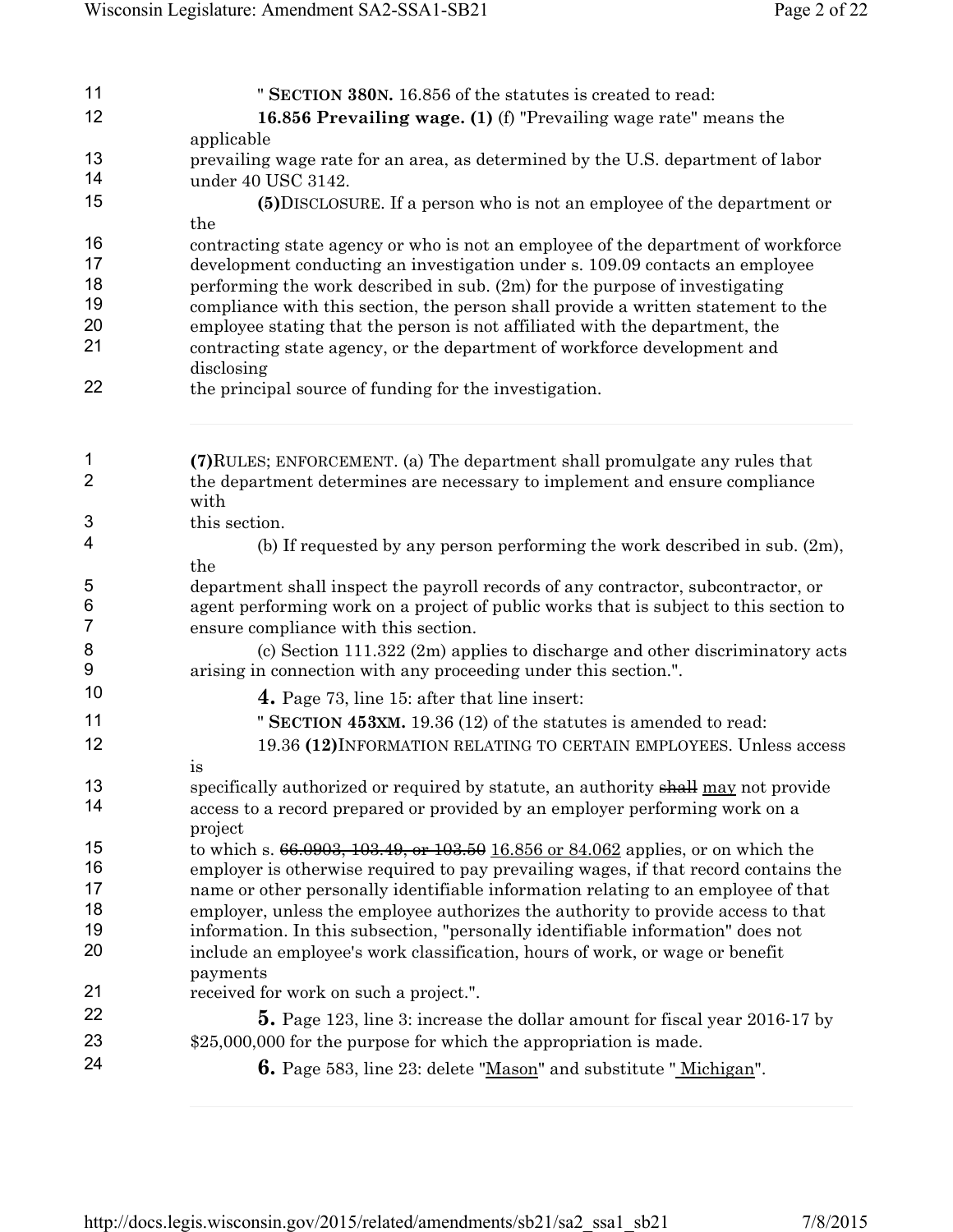| $\mathbf 1$    | <b>7.</b> Page 584, line 24: delete that line.                                                                                                                       |
|----------------|----------------------------------------------------------------------------------------------------------------------------------------------------------------------|
| $\overline{2}$ | <b>8.</b> Page 585, line 1: delete lines 1 to 16.                                                                                                                    |
| 3              | <b>9.</b> Page 588, line 8: delete lines 8 to 12.                                                                                                                    |
| 4              | <b>10.</b> Page 589, line 20: delete lines 20 to 25.                                                                                                                 |
| 5              | 11. Page 590, line 1: delete lines 1 to 2 and substitute:                                                                                                            |
| 6              | " SECTION 1914H. 59.52 (31) (e) of the statutes is created to read:                                                                                                  |
| $\overline{7}$ | 59.52 (31) (e) With regard to any transaction to which s. 59.17 (2) (b) 3.                                                                                           |
| 8              | applies,                                                                                                                                                             |
| 9              | such a transaction is not subject to the provisions of pars. (b), (c), and (d).".                                                                                    |
| 10             | 12. Page 602, line 25: after that line insert:<br>" SECTION 1948Y. 66.0129 (5) of the statutes is amended to read:                                                   |
| 11             | 66.0129 (5) BIDS FOR CONSTRUCTION. The nonprofit corporation shall let                                                                                               |
|                | all                                                                                                                                                                  |
| 12<br>13       | contracts exceeding \$1,000 for the construction, maintenance or repair of hospital<br>facilities to the lowest responsible bidder after advertising for bids by the |
| 14             | publication<br>of a class 2 notice under ch. 985. Sections Section 66.0901 and 66.0903 apply<br>applies                                                              |
| 15             | to bids and contracts under this subsection.".                                                                                                                       |
| 16             | <b>13.</b> Page 608, line 1: delete "local".                                                                                                                         |
| 17             | 14. Page 608, line 2: delete "governmental unit" and substitute "1st class<br>city".                                                                                 |
| 18             | 15. Page 608, line 3: delete "local governmental unit" and substitute "1st"                                                                                          |
|                | class                                                                                                                                                                |
| 19             | city".                                                                                                                                                               |
| 20             | <b>16.</b> Page 611, line 9: after "cities" insert "or villages".                                                                                                    |
| 21             | 17. Page 611, line 13: delete "conditions".                                                                                                                          |
| 22             | <b>18.</b> Page 611, line 13: delete "all" and substitute "any".                                                                                                     |
| 23             | <b>19.</b> Page 611, line 14: delete "are" and substitute "is".                                                                                                      |
| 1<br>2         | <b>20.</b> Page 611, line 15: delete that line and substitute:<br>"(a) All of the following conditions apply:                                                        |
| 3              | 1. The most recent federal decennial census shows that the resident".                                                                                                |
| 4              | <b>21.</b> Page 611, line 17: delete "(b)" and substitute "2.".                                                                                                      |
| 5              | <b>22.</b> Page 611, line 18: delete "(c)" and substitute "3.".                                                                                                      |
| 6              | <b>23.</b> Page 611, line 20: delete "(d)" and substitute "4.".                                                                                                      |
| 7              | 24. Page 611, line 23: delete "(e)" and substitute "5.".                                                                                                             |
| 8              | <b>25.</b> Page 611, line 24: delete "(f)" and substitute "6.".                                                                                                      |
| 9              | <b>26.</b> Page 612, line 1: delete "(g)" and substitute "7.".                                                                                                       |
| 10             | <b>27.</b> Page 612, line 3: delete "(h)" and substitute "8.".                                                                                                       |
| 11             | <b>28.</b> Page 612, line 4: after that line insert:                                                                                                                 |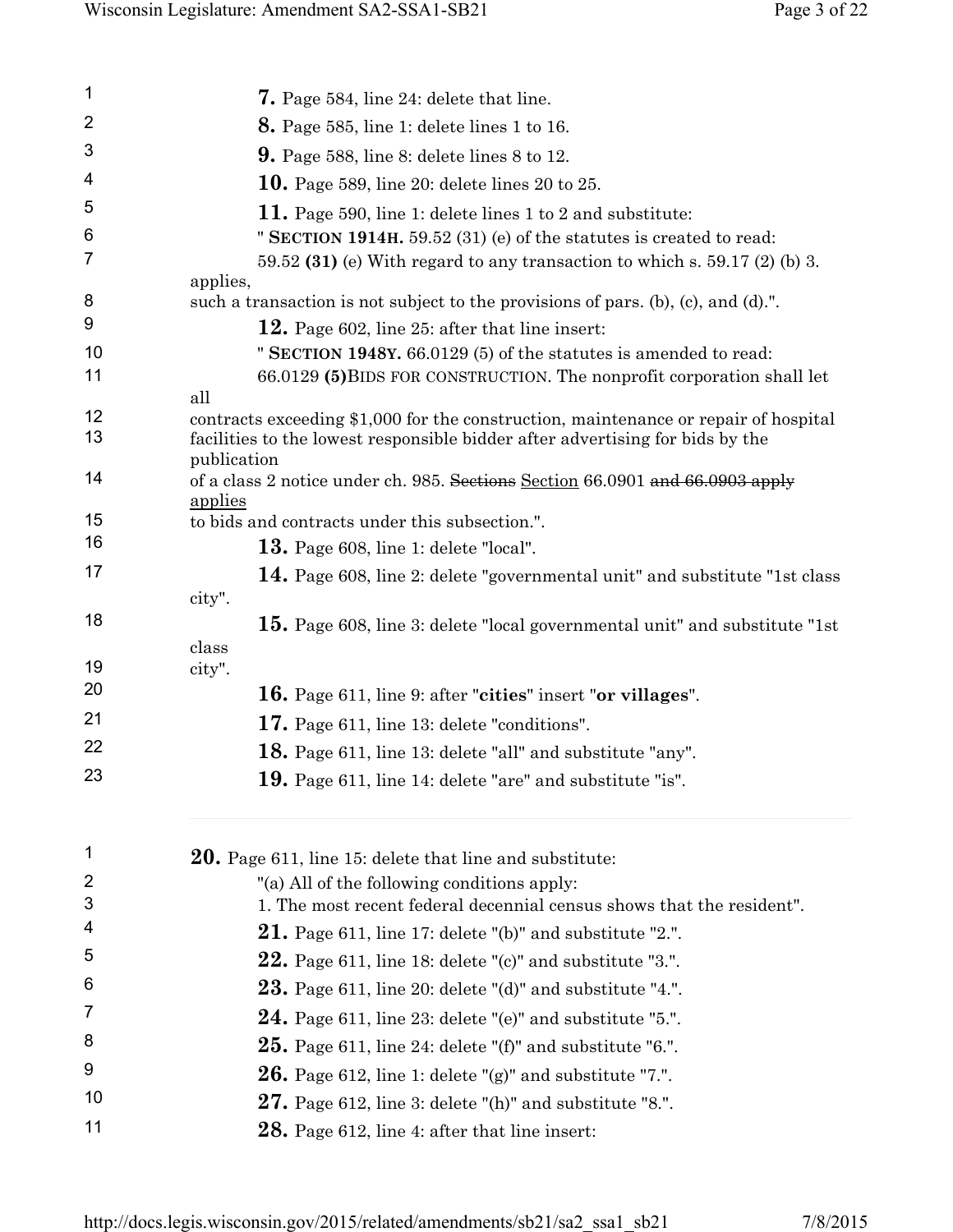| 12<br>13    | "(b) All of the following conditions apply:<br>1. The most recent federal decennial census shows that the resident |
|-------------|--------------------------------------------------------------------------------------------------------------------|
| 14          | population                                                                                                         |
| 15          | of the town exceeds 2,300.<br>2. The most recent data available from the department of revenue show                |
|             | that                                                                                                               |
| 16          | the equalized value for the town exceeds \$190,000,000.                                                            |
| 17          | 3. The area of the town exceeds 40 square miles.                                                                   |
| 18          | 4. The town is contiguous to a village to which all of the following<br>conditions                                 |
| 19          | apply:                                                                                                             |
| 20          | a. The most recent federal decennial census shows that the resident                                                |
|             | population                                                                                                         |
| 21<br>22    | of the village is less than 300.                                                                                   |
|             | b. The area of the village is less than 2 square miles.                                                            |
|             |                                                                                                                    |
| $\mathbf 1$ | c. The aggregate net tax rate of the village, as determined by the department                                      |
| 2<br>3      | of revenue under s. $70.114$ (3), is greater than 36 mills.                                                        |
|             | 5. The village under subd. 4. and the town are located in a county for<br>which the                                |
| 4           | most recent federal decennial census shows that the resident population is less                                    |
|             | than                                                                                                               |
| 5           | 150,000.".                                                                                                         |
| 6           | <b>29.</b> Page 612, line 7: delete "all of the conditions" and substitute "the                                    |
| 7<br>8      | requirements".                                                                                                     |
| 9           | <b>30.</b> Page 632, line 11: delete "2015" and substitute "2016".                                                 |
|             | <b>31.</b> Page 632, line 14: delete " $\frac{2015}{10}$ " and substitute " $\frac{2016}{10}$ ".                   |
| 10          | <b>32.</b> Page 635, line 7: delete "2016" and substitute "2017".                                                  |
| 11          | <b>33.</b> Page 635, line 12: delete "2016" and substitute "2017".                                                 |
| 12          | <b>34.</b> Page 635, line 13: delete "2013" and substitute "2014".                                                 |
| 13          | <b>35.</b> Page 635, line 14: delete "2017" and substitute "2018".                                                 |
| 14          | <b>36.</b> Page 635, line 15: delete "2012" and substitute "2013".                                                 |
| 15          | <b>37.</b> Page 635, line 16: delete "2018" and substitute "2019".                                                 |
| 16          | <b>38.</b> Page 635, line 17: delete "2011" and substitute "2012".                                                 |
| 17          | <b>39.</b> Page 635, line 18: delete "2019" and substitute "2020".                                                 |
| 18          | <b>40.</b> Page 635, line 19: delete "2010" and substitute "2011".                                                 |
| 19          | <b>41.</b> Page 635, line 20: delete "2020" and substitute "2021".                                                 |
| 20          | <b>42.</b> Page 635, line 21: delete "2009" and substitute "2010".                                                 |
| 21          |                                                                                                                    |
|             | 43. Page 635, line 25: delete the material beginning with "and" and<br>ending                                      |
| 22          | with "date]," on page 636, line 1.                                                                                 |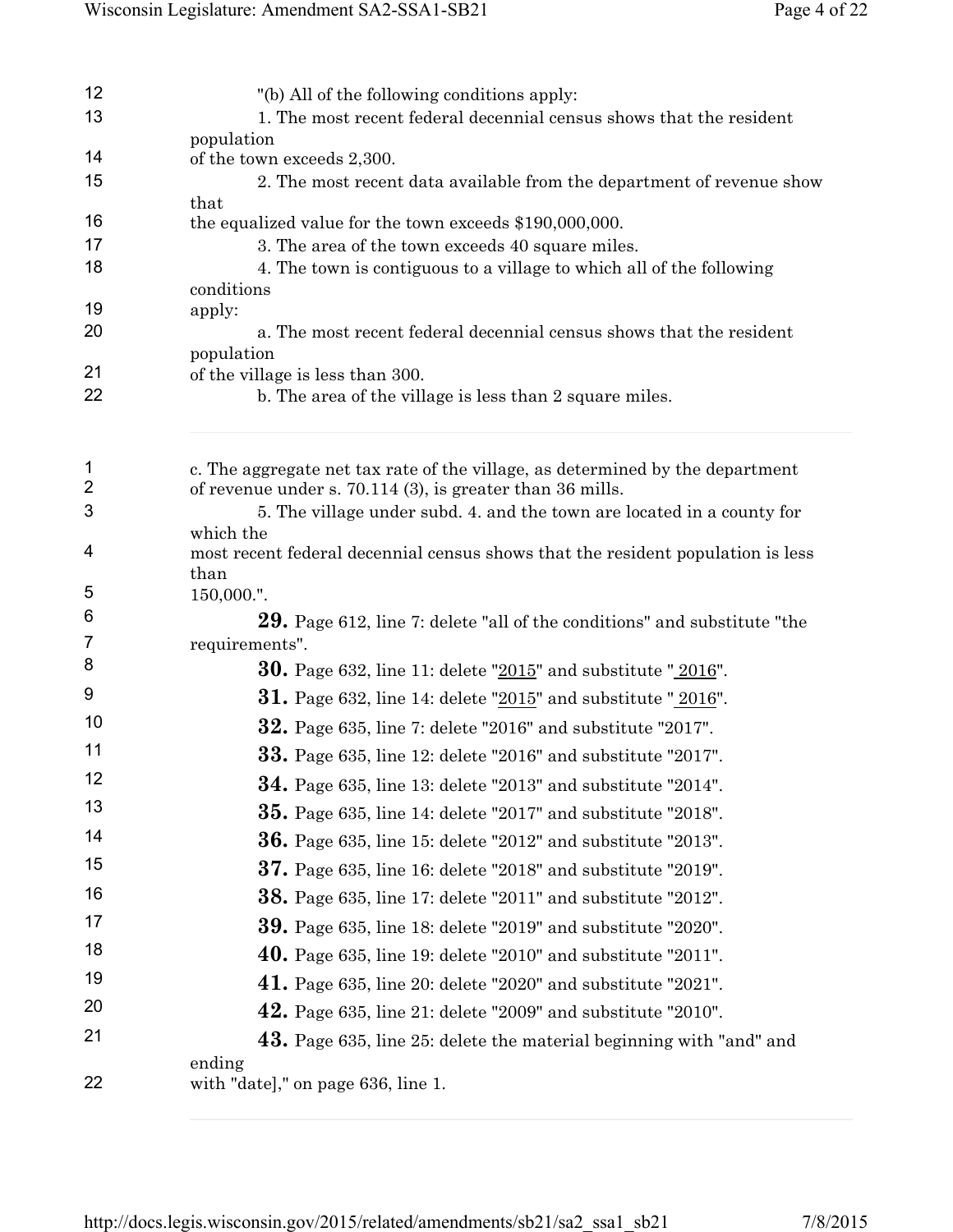| $\mathbf 1$             | 44. Page 635, line 25: delete "2015" and substitute "2016".                                                                                                          |
|-------------------------|----------------------------------------------------------------------------------------------------------------------------------------------------------------------|
| $\overline{\mathbf{c}}$ | <b>45.</b> Page 636, line 10: delete "2016" and substitute "2017".                                                                                                   |
| 3                       | 46. Page 639, line 12: after "municipality" insert "in a county bordered by                                                                                          |
| 4                       | Lake Michigan and the state of Illinois".                                                                                                                            |
| 5                       | 47. Page 639, line 13: after "municipality" insert "in that county".                                                                                                 |
| 6                       | 48. Page 640, line 2: delete lines 2 and 3 and substitute "may appeal to                                                                                             |
|                         | the                                                                                                                                                                  |
| $\overline{7}$          | public service commission any decision of the municipality that owns and".                                                                                           |
| 8                       | <b>49.</b> Page 640, line 4: after "extension." insert "The public service"                                                                                          |
|                         | commission                                                                                                                                                           |
| 9                       | may include in its decision conditions on the extension of service to ensure that<br>costs                                                                           |
| 10                      | resulting from the extension are borne by the users causing the cost and that the                                                                                    |
| 11                      | connection point selected by the municipality requesting the service is reasonable.                                                                                  |
| 12<br>13                | Either municipality may appeal the decision of the public service commission to the<br>department of natural resources. The department shall provide a determination |
| 14                      | within 45 days of receiving the appeal.".                                                                                                                            |
| 15                      | <b>50.</b> Page 640, line 15: after that line insert:                                                                                                                |
| 16                      | " SECTION 1991SD. 66.0903 (title) of the statutes is repealed and recreated                                                                                          |
|                         | to                                                                                                                                                                   |
| 17                      | read:                                                                                                                                                                |
| 18                      | 66.0903 (title) Prevailing wage.                                                                                                                                     |
| 19                      | <b>SECTION 1991SF.</b> 66.0903 (1) (a), (am), (b), (cm), (dr), (em), (hm) and (im)                                                                                   |
|                         | of the                                                                                                                                                               |
| 20                      | statutes are repealed.                                                                                                                                               |
| 21<br>22                | <b>SECTION 1991SH.</b> 66.0903 (1) (c) of the statutes is amended to read:                                                                                           |
|                         | 66.0903 (1) (c) "Hourly basic rate of pay" has the meaning given in s.<br>103.49                                                                                     |
| 23                      | $\underline{16.856}$ (1) (b).                                                                                                                                        |
| 24                      | SECTION 1991SJ. 66.0903 (1) (f) of the statutes is amended to read:                                                                                                  |
| 1                       | 66.0903 (1) (f) "Prevailing hours of labor" has the meaning given in s. $103.49$                                                                                     |
| $\overline{\mathbf{c}}$ | $16.856(1)$ (e) (e).                                                                                                                                                 |
| 3                       | <b>SECTION 1991SL.</b> 66.0903 (1) (g) of the statutes is repealed and recreated                                                                                     |
|                         | to                                                                                                                                                                   |
| 4<br>5                  | read:<br>66.0903 (1) (g) "Prevailing wage rate" includes the meanings given under                                                                                    |
|                         | S.                                                                                                                                                                   |
| 6                       | 66.0903 (1) (g), 2013 stats., and s. 16.856 (1) (f).                                                                                                                 |
| 7                       | <b>SECTION 1991SN.</b> 66.0903 (1) (j) of the statutes is amended to read:                                                                                           |
| 8                       | 66.0903 (1) (j) "Truck driver" has the meaning given in s. $\frac{103.49 \times 16.856}{10}$ (1)                                                                     |
|                         | $\circled{g}$                                                                                                                                                        |
| 9                       | <u>(j)</u> .                                                                                                                                                         |
| 10<br>11                | <b>SECTION 1991SP.</b> $66.0903$ (1m) (a) (intro.) of the statutes is renumbered                                                                                     |
| 12                      | $66.0903$ (1) (h) and amended to read:                                                                                                                               |
|                         |                                                                                                                                                                      |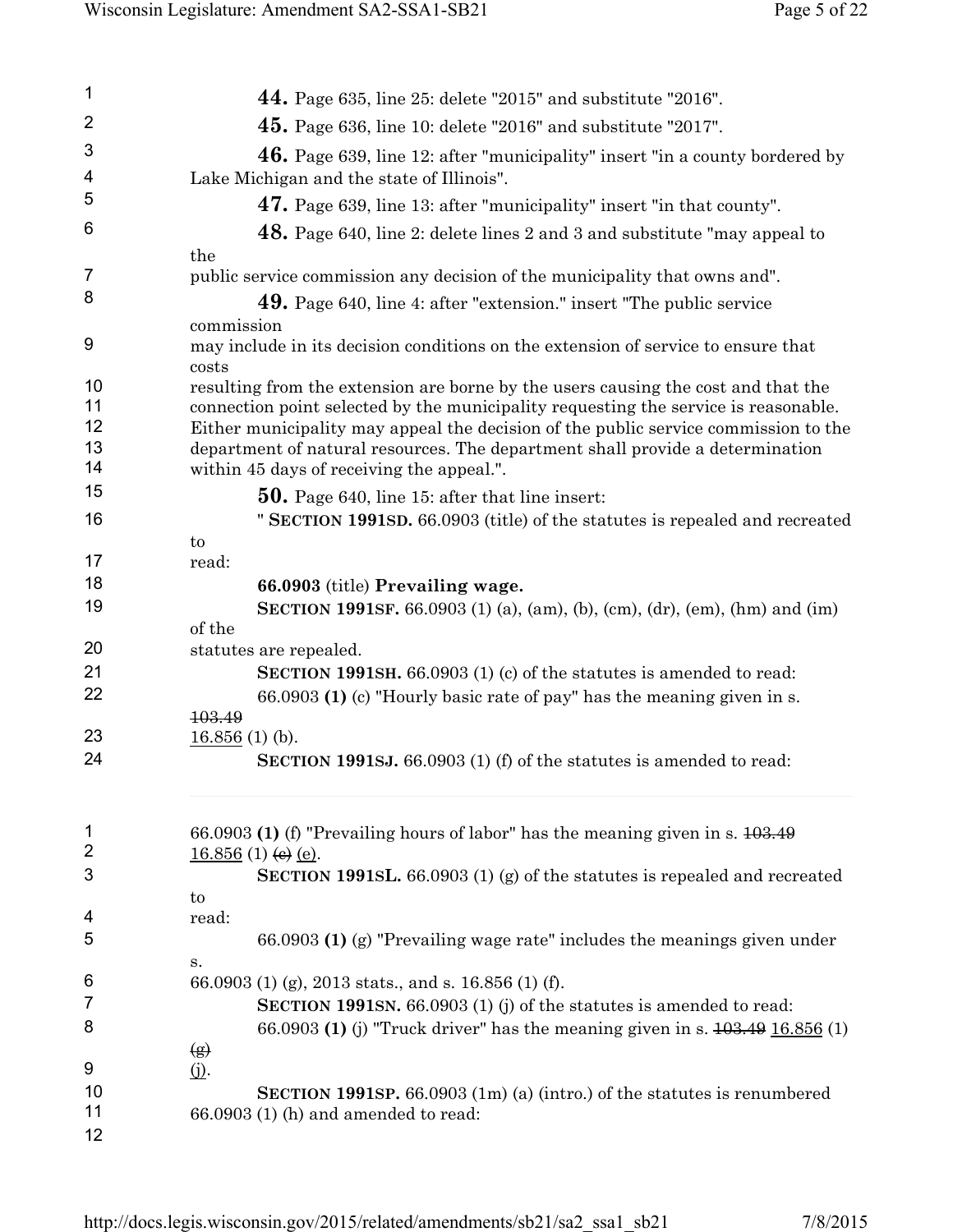|                              | 66.0903 (1) (h) In this subsection, "publicly "Publicly funded private                  |
|------------------------------|-----------------------------------------------------------------------------------------|
| 13                           | construction project" means a construction project in which the developer, investor,    |
| 14                           | or owner of the project receives direct financial assistance from a local               |
|                              | governmental                                                                            |
| 15                           | unit for the erection, construction, repair, remodeling, demolition, including any      |
| 16                           | alteration, painting, decorating, or grading, of a private facility, including land, a  |
| 17                           | building, or other infrastructure. "Publicly funded private construction project"       |
|                              | does                                                                                    |
| 18                           | not include a project of public works or a housing project involving the erection,      |
| 19                           | construction, repair, remodeling, or demolition of any of the following:                |
| 20                           | SECTION 1991SR. $66.0903$ (1m) (a) 1. to 3. of the statutes are repealed.               |
| 21                           | SECTION 1991ST. 66.0903 (1m) (b) of the statutes is amended to read:                    |
| 22                           |                                                                                         |
| 23                           | $66.0903$ (1m) (b) The legislature finds that the enactment of ordinances or            |
| 24                           | other enactments by local governmental units requiring laborers, workers,               |
|                              | mechanics, and truck drivers employed on projects of public works or on publicly        |
| 25                           | funded private construction projects to be paid the prevailing wage rate and to be      |
|                              |                                                                                         |
|                              |                                                                                         |
| 1                            | paid at least 1.5 times their hourly basic rate of pay for hours worked in excess of    |
|                              | the                                                                                     |
| $\overline{\mathbf{c}}$<br>3 | prevailing hours of labor would be logically inconsistent with, would defeat the        |
| 4                            | purpose of, and would go against the spirit of this section and the repeal repeals of   |
|                              | s. 66.0904, 2009 stats, and s. 66.0903 (2) to (12), 2013 stats. Therefore, this section |
| 5                            | shall be construed as an enactment of statewide concern for the purpose of              |
|                              | providing                                                                               |
| 6                            | uniform prevailing wage rate and prevailing hours of labor requirements                 |
| 7                            | throughout                                                                              |
| 8                            | the state purposes of facilitating broader participation with respect to bidding on     |
| 9                            | projects of public works, ensuring that wages accurately reflect market conditions.     |
| 10                           | providing local governments with the flexibility to reduce costs on capital projects.   |
|                              | and reducing spending at all levels of government in this state.                        |
| 11                           | SECTION 1991SV. $66.0903$ (2) to (12) of the statutes are repealed.".                   |
| 12                           | <b>51.</b> Page 640, line 15: after that line insert:                                   |
| 13                           | " SECTION 1991S. 66.0901 (12) of the statutes is created to read:                       |
| 14                           | 66.0901 (12) PUBLIC BUILDING PLAN INFORMATION. (a) In this subsection:                  |
| 15                           | 1. "Public building plan information" means construction plans, designs,                |
| 16                           | specifications, and related materials for construction work undertaken, or proposed     |
| 17                           | to be undertaken, by a municipality pursuant to a public contract.                      |
| 18                           | 2. "Public plan room" means a nonprofit organization that gathers and                   |
|                              | makes                                                                                   |
| 19                           | available to the public for inspection and copying public building plan information.    |
| 20                           | (b) Notwithstanding s. $19.35(3)$ , if a municipality receives a request for            |
|                              | public                                                                                  |
| 21                           | building plan information from a public plan room, the municipality shall provide       |
| 22                           | the requested information by electronic copy, and without charging a fee, if all of     |
|                              | the                                                                                     |
| 23                           | following apply:                                                                        |
|                              |                                                                                         |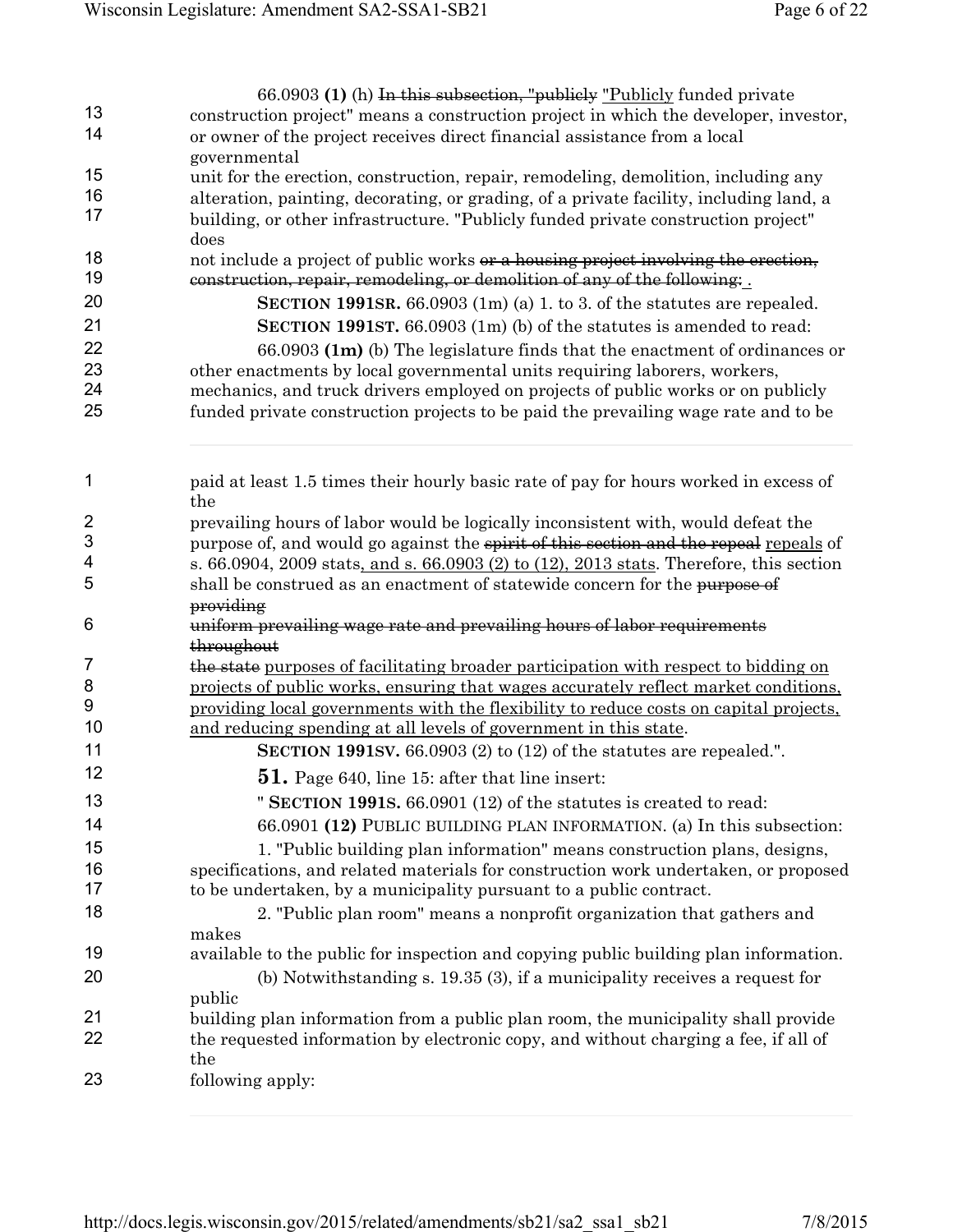| $\mathbf{1}$   | 1. The public building plan information relates to a structure or building                                                                                                |
|----------------|---------------------------------------------------------------------------------------------------------------------------------------------------------------------------|
| $\overline{2}$ | constructed, or proposed to be constructed, by a municipality.                                                                                                            |
| 3              | 2. The public plan room allows the public to register and inspect or copy                                                                                                 |
|                | the                                                                                                                                                                       |
| 4              | public building plan information that it obtains under this subsection without                                                                                            |
| 5              | charging a fee.                                                                                                                                                           |
| 6              | (c) A municipality shall provide the requested information under par. (b)                                                                                                 |
| $\overline{7}$ | even<br>if the municipality contracts with another person to assist the municipality with                                                                                 |
| 8              | public contracts, related construction projects, or the management and storage of                                                                                         |
| 9              | public building plan information.".                                                                                                                                       |
| 10             | <b>52.</b> Page 644, line 21: delete lines 21 to 24.                                                                                                                      |
| 11             |                                                                                                                                                                           |
| 12             | <b>53.</b> Page 645, line 1: delete lines 1 and 2.                                                                                                                        |
|                | <b>54.</b> Page 646, line 12: after that line insert:                                                                                                                     |
| 13             | " SECTION 2037M. 70.111 (22) of the statutes is amended to read:                                                                                                          |
| 14             | 70.111 (22) RENTED PERSONAL PROPERTY. (a) Except as provided in par.                                                                                                      |
|                | $(b)$ ,                                                                                                                                                                   |
| 15<br>16       | personal property held for rental for periods of one month or less to multiple users                                                                                      |
| 17             | for their temporary use, if the property is not rented with an operator, if the owner<br>is not a subsidiary or affiliate of any other enterprise which is engaged in any |
| 18             | business other than personal property rental and the owner is engaged in the                                                                                              |
|                | rental                                                                                                                                                                    |
| 19             | of the property subject to the exemption to the other enterprise, if the owner is                                                                                         |
| 20             | classified in group number 735, industry number 7359 of the 1987 standard                                                                                                 |
| 21             | industrial classification manual published by the U.S. office of management and                                                                                           |
| 22             | budget and if the property is equipment, including construction equipment but not                                                                                         |
| 23             | including automotive and computer-related equipment, television sets, video                                                                                               |
| 24             | recorders and players, cameras, photographic equipment, audiovisual equipment,                                                                                            |
|                |                                                                                                                                                                           |
| 1              | photocopying equipment, sound equipment, public address systems and video                                                                                                 |
|                | tapes;                                                                                                                                                                    |
| $\overline{2}$ | party supplies; appliances; tools; dishes; silverware; tables; or banquet accessories.                                                                                    |
| 3              | (b) Personal property held primarily for rental for periods of 364 days or                                                                                                |
|                | less                                                                                                                                                                      |
| 4              | to multiple users for their temporary use, if the property is not rented with an                                                                                          |
| 5              | operator, if the owner is not a subsidiary or affiliate of any other enterprise which                                                                                     |
|                | $\mathbf{i}$ s                                                                                                                                                            |
| 6              | engaged in any business other than personal property rental and the owner is                                                                                              |
| 7              | engaged in the rental of the property subject to the exemption to the other                                                                                               |
| 8              | enterprise,                                                                                                                                                               |
|                | if the owner is classified under 532412 of the North American Industry<br>Classification                                                                                  |
| 9              | System, 2012 edition, published by the U.S. bureau of the census, and if the                                                                                              |
|                | property                                                                                                                                                                  |
| 10             | is heavy equipment used for construction, mining, or forestry, including bulldozers,                                                                                      |
| 11             | earthmoving equipment, well-drilling machinery and equipment, or cranes.".                                                                                                |
| 12             | <b>55.</b> Page 803, line 7: after that line insert:                                                                                                                      |
| 13             | " SECTION 2560P. 84.062 of the statutes is created to read:                                                                                                               |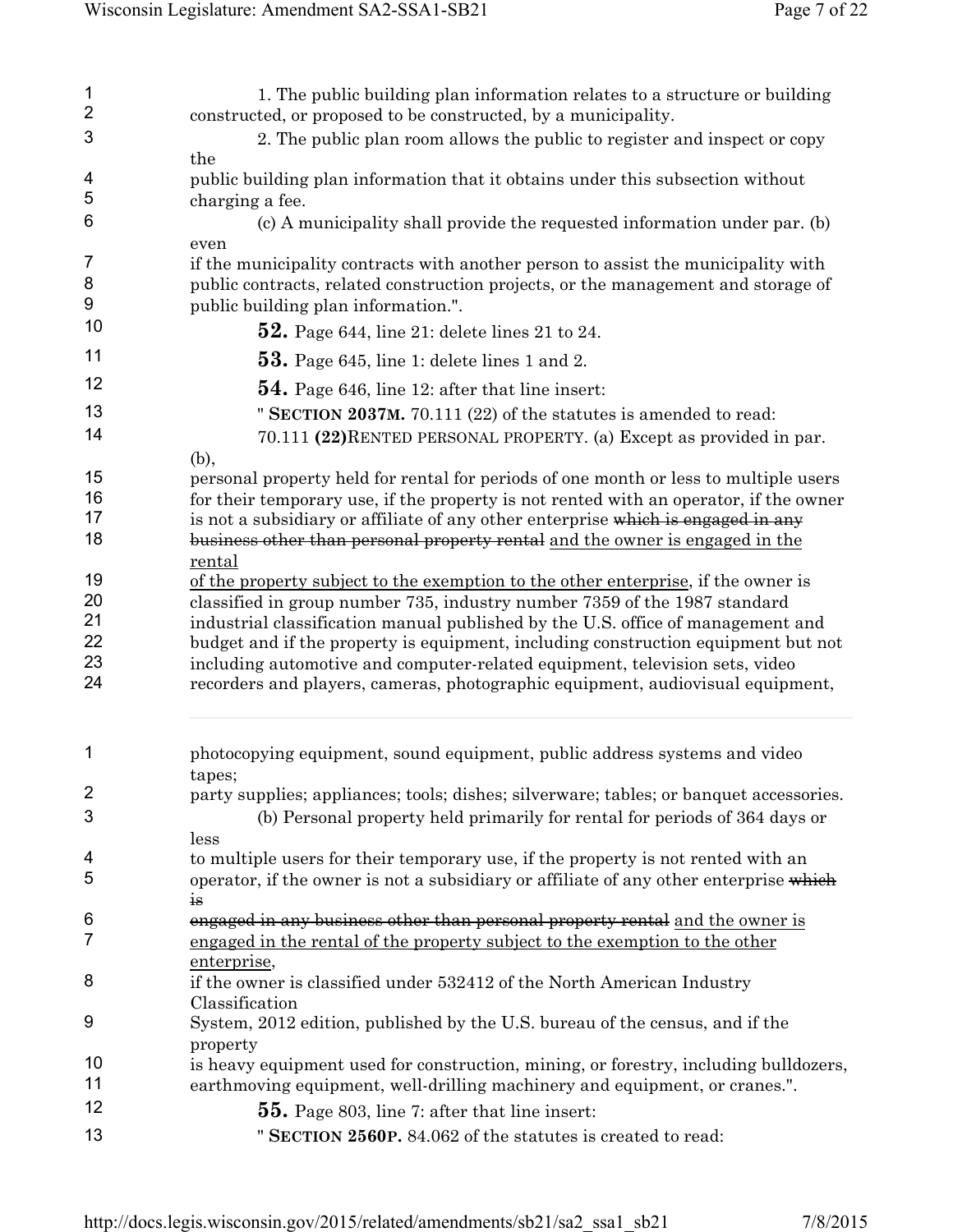| 14                  | 84.062Prevailing wage.(1)DEFINITIONS. In this section:                                                                                                          |
|---------------------|-----------------------------------------------------------------------------------------------------------------------------------------------------------------|
| 15                  | (a) "Hourly basic rate of pay" has the meaning given in s. $16.856(1)$ (b).                                                                                     |
| 16                  | (b) "Prevailing hours of labor" has the meaning given in s. $16.856$ (1) (e).                                                                                   |
| 17                  | (c) "Prevailing wage rate" has the meaning given in s. $16.856(1)$ (f).                                                                                         |
| 18                  |                                                                                                                                                                 |
|                     | (d) "Truck driver" has the meaning given in s. $16.856(1)$ (j).                                                                                                 |
| 19                  | (5) DISCLOSURE. If a person who is not an employee of the department or                                                                                         |
|                     | the                                                                                                                                                             |
| 20                  | contracting state agency contacts an employee performing the work described in                                                                                  |
|                     | sub.                                                                                                                                                            |
| 21                  | $(2m)$ for the purpose of investigating compliance with this section, the person shall                                                                          |
| 22                  | provide a written statement to the employee stating that the person is not affiliated                                                                           |
| 23                  | with the department or the contracting state agency and disclosing the principal                                                                                |
| 24                  | source of funding for the investigation.".                                                                                                                      |
| $\mathbf 1$         | <b>56.</b> Page 805, line 21: after that line insert:                                                                                                           |
|                     |                                                                                                                                                                 |
| 2                   | " SECTION 2569P. 84.295 (4m) (d) of the statutes is amended to read:                                                                                            |
| 3                   | 84.295 (4m) (d) In order to be eligible for reimbursement under this                                                                                            |
|                     | subsection,                                                                                                                                                     |
| 4                   | any entry upon or occupation of state freeway right-of-way after relocation or                                                                                  |
| 5                   | replacement by a metropolitan sewerage district acting under s. 200.11 (5) (b) or                                                                               |
| 6                   | $200.35$ (7) shall be done in a manner acceptable to the department.                                                                                            |
| $\overline{7}$      | SECTION 2569R. 84.295 (4m) (e) 2. of the statutes is amended to read:                                                                                           |
| 8                   | 84.295 (4m) (e) 2. "Municipal utility facilities" mean any utility facilities                                                                                   |
|                     | owned                                                                                                                                                           |
| 9                   | by any town, village, or city or any joint local water authority created under s.                                                                               |
| 10                  | 66.0823 or any town sanitary district established under subch. IX of ch. 60, or                                                                                 |
|                     | under                                                                                                                                                           |
| 11                  | the jurisdiction of any metropolitan sewerage district established under ss. 200.01                                                                             |
| 12                  | to 200.15 ch. 200.".                                                                                                                                            |
| 13                  | <b>57.</b> Page 805, line 21: after that line insert:                                                                                                           |
| 14                  | <b>SECTION 2569P.</b> 84.41 (3) of the statutes is amended to read:                                                                                             |
| 15                  | 84.41 (3) EMPLOYMENT REGULATIONS. Employment regulations set forth in                                                                                           |
|                     |                                                                                                                                                                 |
| 16                  | s.<br>103.50 84.062 pertaining to wages and hours shall apply to all projects constructed                                                                       |
| 17                  | under s. 84.40 in the same manner as such laws apply to projects on other state                                                                                 |
| 18                  | highways. Where applicable, the federal wages and hours law known as the                                                                                        |
| 19                  | Davis-Bacon act shall apply.".                                                                                                                                  |
| 20                  |                                                                                                                                                                 |
|                     | <b>58.</b> Page 907, line 22: after that line insert:                                                                                                           |
| 21                  | " SECTION 3075P. 103.005 (12) (a) of the statutes is amended to read:                                                                                           |
| 22                  | 103.005 (12) (a) If any employer, employee, owner, or other person violates                                                                                     |
|                     | chs.                                                                                                                                                            |
| 23                  | 103 to 106, or fails or refuses to perform any duty required under chs. 103 to 106,                                                                             |
| 24                  | within the time prescribed by the department, for which no penalty has been                                                                                     |
|                     |                                                                                                                                                                 |
| 1<br>$\overline{2}$ | specifically provided, or fails, neglects or refuses to obey any lawful order given or<br>made by the department or any judgment or decree made by any court in |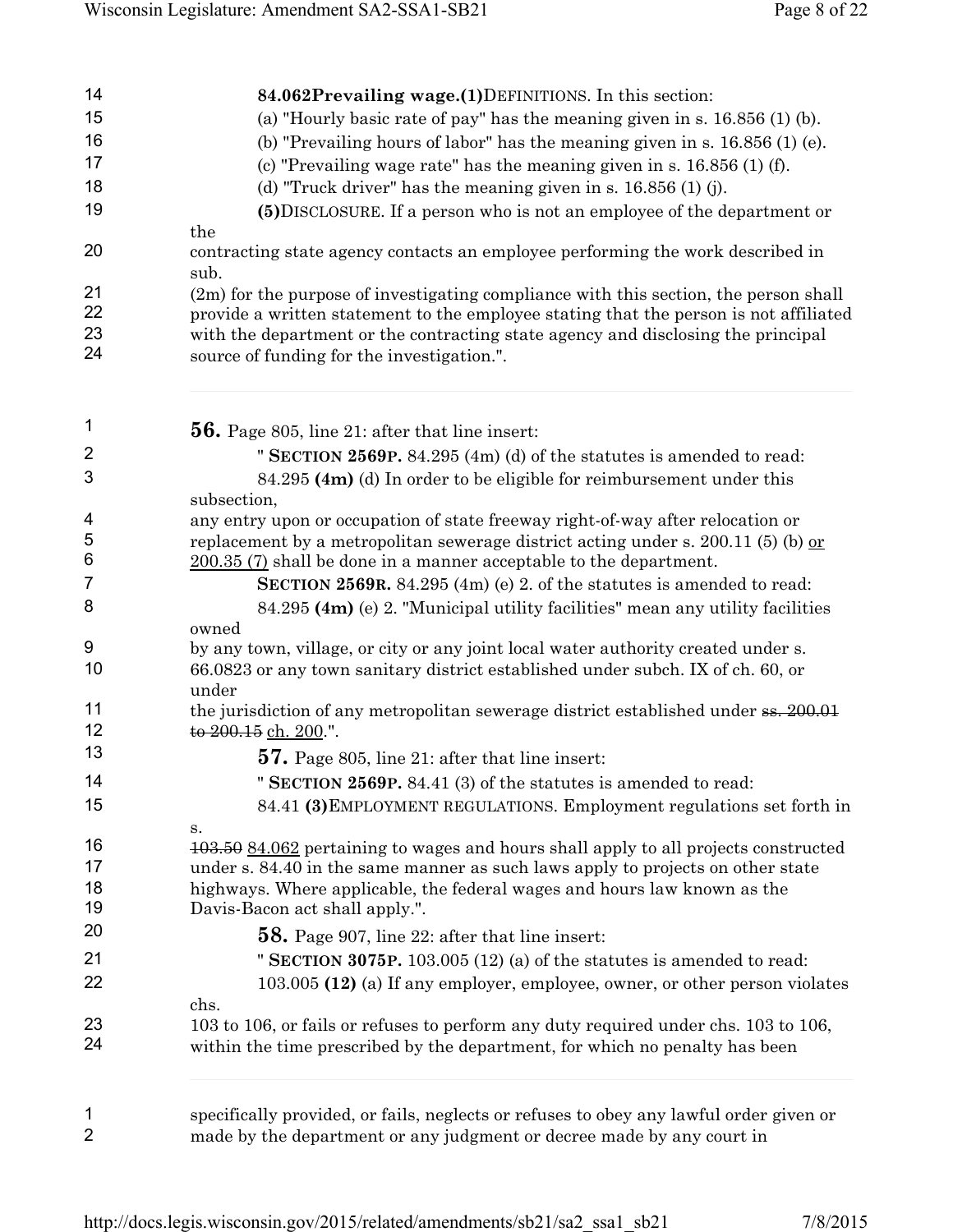|                | connection                                                                                     |
|----------------|------------------------------------------------------------------------------------------------|
| 3              | with chs. 103 to 106, for each such violation, failure or refusal, the employer,               |
| 4              | employee, owner or other person shall forfeit not less than \$10 nor more than \$100           |
| 5              | for each offense. This paragraph does not apply to any person who fails to provide             |
| 6              |                                                                                                |
| $\overline{7}$ | any information to the department to assist the department in determining                      |
|                | prevailing wage rates or prevailing hours of labor under s. 103.49 (3) (a) or (am) or          |
| 8              | $103.50(3)$ or $(4)$ .".                                                                       |
| 9              | <b>59.</b> Page 909, line 11: after that line insert:                                          |
| 10             | " SECTION 3077B. 103.49 (title) of the statutes is repealed.                                   |
|                |                                                                                                |
| 11             | <b>SECTION 3077BG.</b> 103.49 (1) (intro.), (am), (b), (bj), (br), (c), (em), (f), (fm)        |
|                | and                                                                                            |
| 12             | (g), $(1m)$ and $(3g)$ of the statutes are renumbered 16.856 (1) (intro.), (a), (b), (c), (d), |
| 13             | (e), (g), (h), (i) and (j), $(1m)$ and $(3g)$ .                                                |
| 14             | <b>SECTION 3077BP.</b> 103.49 (1) (a), (bg) and (d) of the statutes are repealed.              |
| 15             | SECTION 3077C. 103.49 (2) of the statutes is renumbered 16.856 (2) and                         |
| 16             | amended to read:                                                                               |
|                |                                                                                                |
| 17             | 16.856 (2) PREVAILING WAGE RATES AND HOURS OF LABOR. Any contract                              |
|                | made for                                                                                       |
| 18             | the erection, construction, remodeling, repairing, or demolition of any project of             |
| 19             | public works to which the state or any state agency is a party shall contain a                 |
| 20             | stipulation that no person performing the work described in sub. (2m) may be                   |
| 21             | permitted to work a greater number of hours per day or per week than the                       |
|                | prevailing                                                                                     |
| 22             | hours of labor, except that any such person may be permitted or required to work               |
| 23             | more than such prevailing hours of labor per day and per week if he or she is paid             |
| 24             |                                                                                                |
|                | for all hours worked in excess of the prevailing hours of labor at a rate of at least          |
|                | 1.5                                                                                            |
|                |                                                                                                |
|                |                                                                                                |
| 1              | times his or her hourly basic rate of pay; nor may he or she be paid less than the             |
| $\overline{2}$ | prevailing wage rate determined under sub. (3) in the same or most similar trade               |
|                | or                                                                                             |
| 3              | occupation in the area in which the project of public works is situated. A reference           |
| 4              | to the prevailing wage rates determined under $sub.$ (3) and the prevailing hours of           |
| 5              | labor shall be published in the notice issued for the purpose of securing bids for the         |
| 6              | project. If any contract or subcontract for a project of public works that is subject to       |
| 7              | this section is entered into, the prevailing wage rates determined under sub. $(3)$            |
|                | and                                                                                            |
| 8              | the prevailing hours of labor shall be physically incorporated into and made a part            |
| 9              | of the contract or subcontract, except that for a minor subcontract, as determined             |
|                |                                                                                                |
|                | by                                                                                             |
| 10             | the department, the department shall prescribe by rule the method of notifying the             |
| 11             | minor subcontractor of the prevailing wage rates and prevailing hours of labor                 |
| 12             | applicable to the minor subcontract. The prevailing wage rates and prevailing                  |
|                | hours                                                                                          |
| 13             | of labor applicable to a contract or subcontract may not be changed during the time            |
| 14             | that the contract or subcontract is in force.                                                  |
| 15             | SECTION 3077CP. 103.49 (2m) of the statutes is renumbered 16.856 (2m),                         |
|                | and                                                                                            |
| 16             |                                                                                                |
|                | $16.856$ (2m) (a) (intro.) and (b), as renumbered, are amended to read:                        |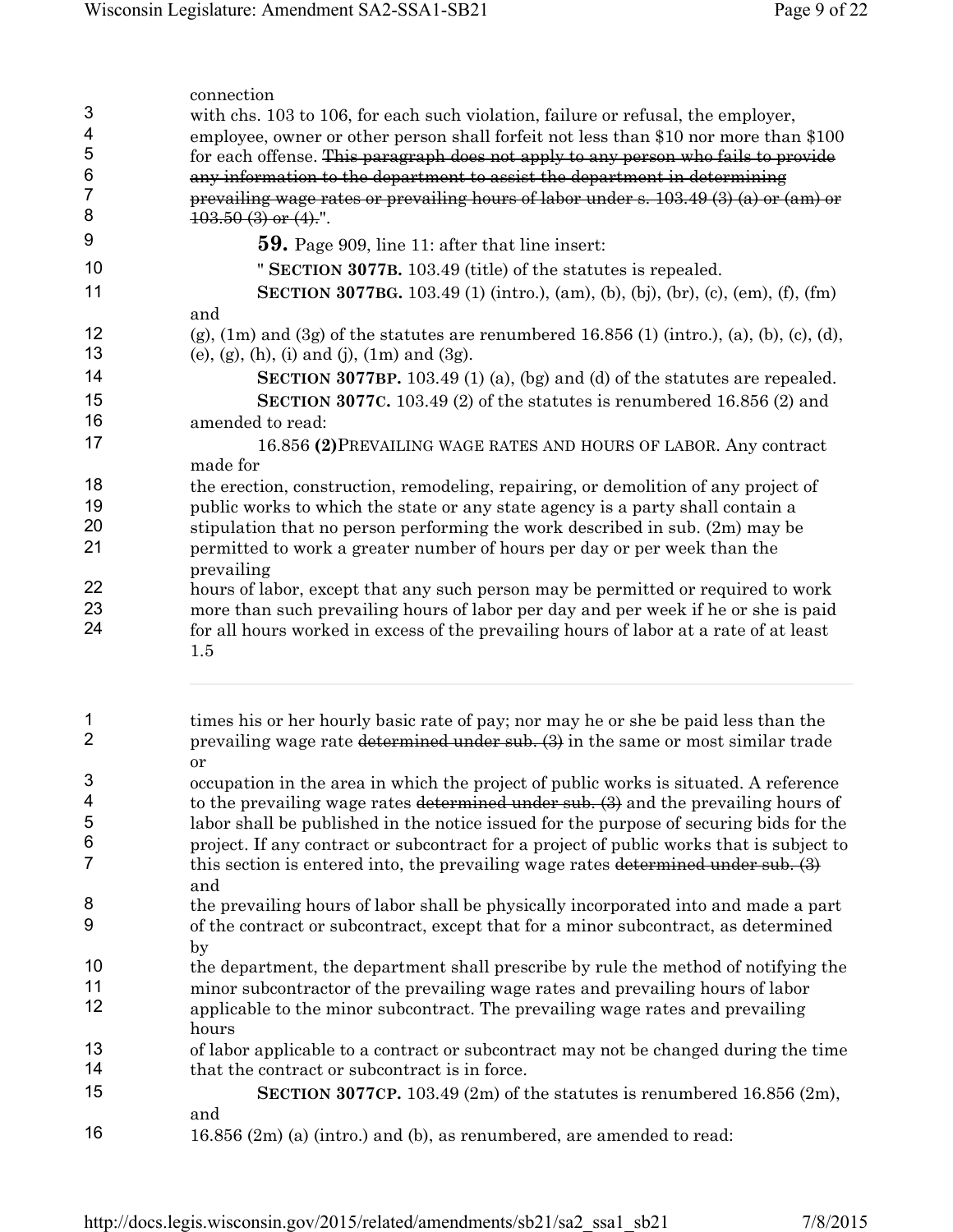| 17                      | 16.856 $(2m)$ (a) (intro.) Subject to par. (b), all of the following employees                         |
|-------------------------|--------------------------------------------------------------------------------------------------------|
| 18                      | shall                                                                                                  |
|                         | be paid the prevailing wage rate determined under sub. (3) and may not be<br>permitted                 |
| 19                      | to work a greater number of hours per day or per week than the prevailing hours of                     |
| 20                      | labor, unless they are paid for all hours worked in excess of the prevailing hours of                  |
| 21                      | labor at a rate of at least 1.5 times their hourly basic rate of pay:                                  |
| 22                      |                                                                                                        |
|                         | (b) A laborer, worker, mechanic, or truck driver who is employed to                                    |
| 23                      | process,                                                                                               |
| 24                      | manufacture, pick up, or deliver materials or products from a commercial                               |
|                         | establishment that has a fixed place of business from which the establishment                          |
| 25                      | supplies processed or manufactured materials or products or from a facility that is                    |
| $\mathbf 1$             | not dedicated exclusively, or nearly so, to a project of public works that is subject to               |
| $\overline{\mathbf{c}}$ | this section, including any of the following, is not entitled to receive the prevailing                |
| 3                       | wage rate determined under sub. $(3)$ or to receive at least 1.5 times his or her                      |
|                         | hourly                                                                                                 |
| 4                       | basic rate of pay for all hours worked in excess of the prevailing hours of labor                      |
|                         | unless                                                                                                 |
| 5                       | any of the following applies:                                                                          |
| 6                       | 1. The $\underline{A}$ laborer, worker, mechanic, or truck driver $\underline{who}$ is employed to go  |
|                         | to the                                                                                                 |
| $\overline{7}$          | source of mineral aggregate such as sand, gravel, or stone and deliver that mineral                    |
| 8                       | aggregate to the site of a project of public works that is subject to this section by                  |
| 9                       | depositing the material directly in final place, from the transporting vehicle or                      |
| 10                      | through spreaders from the transporting vehicle.                                                       |
| 11                      | 2. The $\underline{A}$ laborer, worker, mechanic, or truck driver $\underline{w}$ ho is employed to go |
|                         | to the                                                                                                 |
| 12                      | site of a project that is subject to this section, pick up excavated material or spoil                 |
|                         | from                                                                                                   |
| 13                      | the site of the project of public works, and transport that excavated material or                      |
|                         | spoil                                                                                                  |
| 14                      | away from the site of the project.                                                                     |
| 15                      |                                                                                                        |
|                         | <b>SECTION 3077D.</b> 103.49 (3), (4r) and (5) of the statutes are repealed.                           |
| 16                      | <b>SECTION 3077DP.</b> 103.49 (6m) (title) of the statutes is renumbered 16.856                        |
|                         | (6m)                                                                                                   |
| 17                      | (title).                                                                                               |
| 18                      | SECTION 3077E. 103.49 (6m) (ag) of the statutes is renumbered $16.856$                                 |
|                         | (6m)                                                                                                   |
| 19                      | (ag), and $16.856$ (6m) (ag) 1., 2. and 3., as renumbered, are amended to read:                        |
| 20                      | 16.856 (6m) (ag) 1. Any contractor, subcontractor, or contractor's or                                  |
| 21                      | subcontractor's agent who fails to pay the prevailing wage rate determined by the                      |
| 22                      | $d$ epartment under sub. $(3)$ or who pays less than 1.5 times the hourly basic rate of                |
| 23                      | pay for all hours worked in excess of the prevailing hours of labor is liable to any                   |
| 24                      | affected employee in the amount of his or her unpaid wages or his or her unpaid                        |
|                         |                                                                                                        |
|                         |                                                                                                        |
|                         |                                                                                                        |

overtime compensation and in an additional amount as liquidated damages as provided in subd. 2. or 3., whichever is applicable. 1 2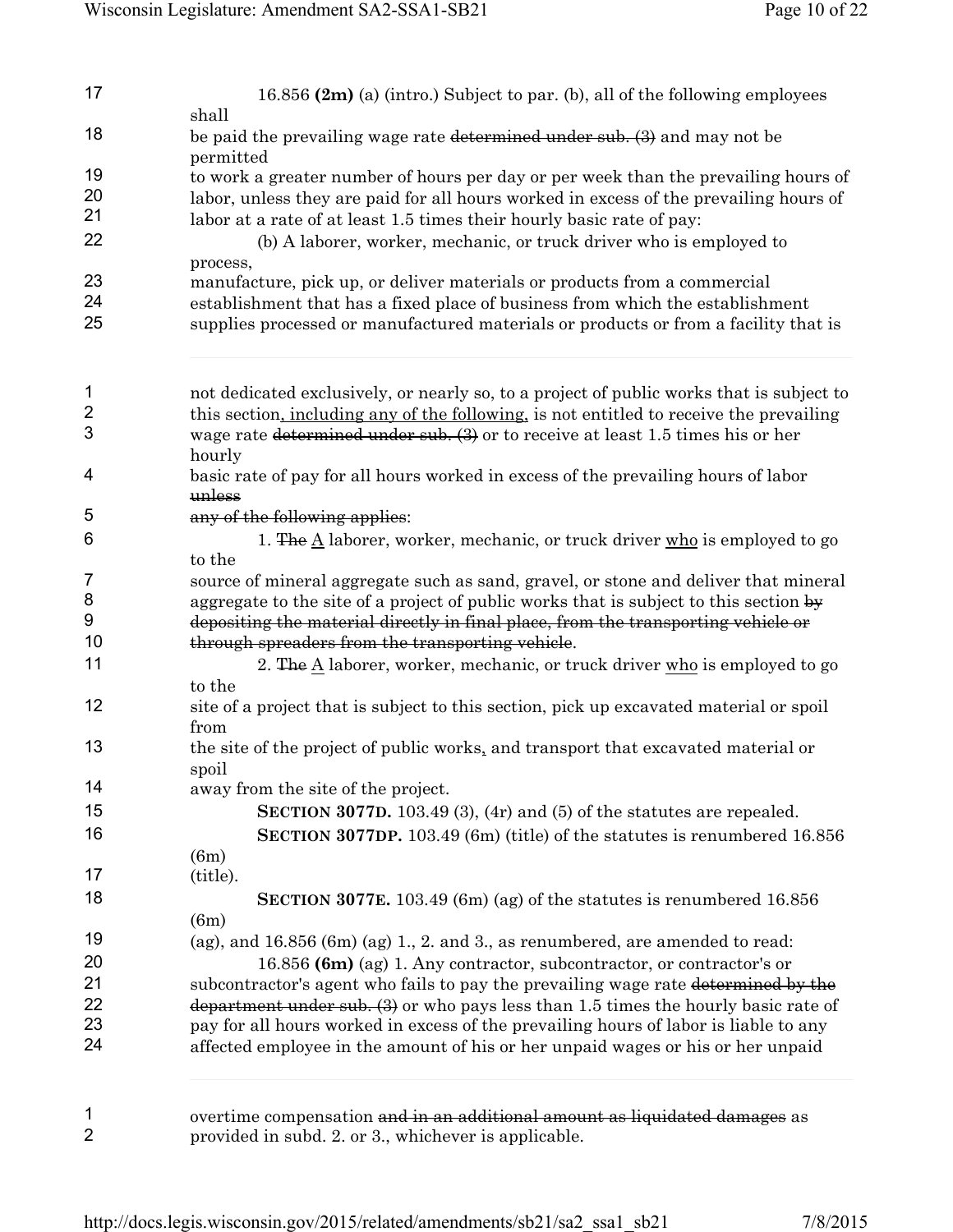| 3              | 2. If the department determines upon inspection under sub. $(5)$ (b) or (c)                                                                                                 |
|----------------|-----------------------------------------------------------------------------------------------------------------------------------------------------------------------------|
|                | that                                                                                                                                                                        |
| 4              | a contractor, subcontractor, or contractor's or subcontractor's agent has failed to                                                                                         |
|                | pay                                                                                                                                                                         |
| 5              | the prevailing wage rate determined by the department under sub. (3) or has paid                                                                                            |
| 6              | less than 1.5 times the hourly basic rate of pay for all hours worked in excess of the                                                                                      |
| $\overline{7}$ | prevailing hours of labor, the department shall order the contractor to pay to any                                                                                          |
| 8<br>9         | affected employee the amount of his or her unpaid wages or his or her unpaid                                                                                                |
|                | overtime compensation and an additional amount equal to 100 percent of the                                                                                                  |
|                | amount                                                                                                                                                                      |
| 10             | of those unpaid wages or that unpaid overtime compensation as liquidated                                                                                                    |
| 11             | damages                                                                                                                                                                     |
|                | within a period specified by the department in the order.                                                                                                                   |
| 12             | 3. In addition to or in lieu of recovering the liability specified in subd. 1. as                                                                                           |
| 13             | provided in subd. 2., any employee for and in behalf of that employee and other                                                                                             |
| 14             | employees similarly situated may commence an action to recover that liability in                                                                                            |
| 15             | any                                                                                                                                                                         |
| 16             | court of competent jurisdiction. If the court finds that a contractor, subcontractor,                                                                                       |
| 17             | or contractor's or subcontractor's agent has failed to pay the prevailing wage rate                                                                                         |
| 18             | determined by the department under sub. (3) or has paid less than 1.5 times the                                                                                             |
|                | hourly basic rate of pay for all hours worked in excess of the prevailing hours of<br>labor,                                                                                |
| 19             | the court shall order the contractor, subcontractor, or agent to pay to any affected                                                                                        |
| 20             | employee the amount of his or her unpaid wages or his or her unpaid overtime                                                                                                |
| 21             | compensation and an additional amount equal to 100 percent of the amount of                                                                                                 |
|                | those                                                                                                                                                                       |
|                |                                                                                                                                                                             |
|                |                                                                                                                                                                             |
| 22             | unpaid wages or that unpaid overtime compensation as liquidated damages.                                                                                                    |
| 23             | SECTION 3077EP. 103.49 (6m) (am) of the statutes is renumbered 16.856                                                                                                       |
| 24             | (6m)                                                                                                                                                                        |
|                | (am) and amended to read:                                                                                                                                                   |
|                |                                                                                                                                                                             |
| 1              | 16.856 (6m) (am) Except as provided in pars. (b), and (d) and $(f)$ , any contractor,                                                                                       |
| 2              | subcontractor or contractor's or subcontractor's agent who violates this section may                                                                                        |
| 3              | be fined not more than \$200 or imprisoned for not more than 6 months or both.                                                                                              |
|                | Each                                                                                                                                                                        |
| 4              | day that a violation continues is a separate offense.                                                                                                                       |
| 5              | SECTION 3077F. 103.49 (6m) (b) to (e) of the statutes are renumbered                                                                                                        |
|                | 16.856                                                                                                                                                                      |
| 6              | $(6m)$ (b) to (e).                                                                                                                                                          |
| $\overline{7}$ | <b>SECTION 3077FP.</b> 103.49 (6m) (f) of the statutes is repealed.                                                                                                         |
| 8              |                                                                                                                                                                             |
|                | SECTION 3077G. 103.49 (7) of the statutes is repealed.                                                                                                                      |
| 9              | <b>SECTION 3077GP.</b> 103.50 (title) and (1) of the statutes are repealed.                                                                                                 |
| 10             | SECTION 3077H. $103.50$ (2) of the statutes is renumbered 84.062 (2) and                                                                                                    |
| 11             | amended to read:                                                                                                                                                            |
| 12             | 84.062 (2) PREVAILING WAGE RATES AND HOURS OF LABOR. No person                                                                                                              |
|                | performing                                                                                                                                                                  |
| 13<br>14       | the work described in sub. $(2m)$ in the employ of a contractor, subcontractor, agent<br>or other person performing any work on a project under a contract based on bids as |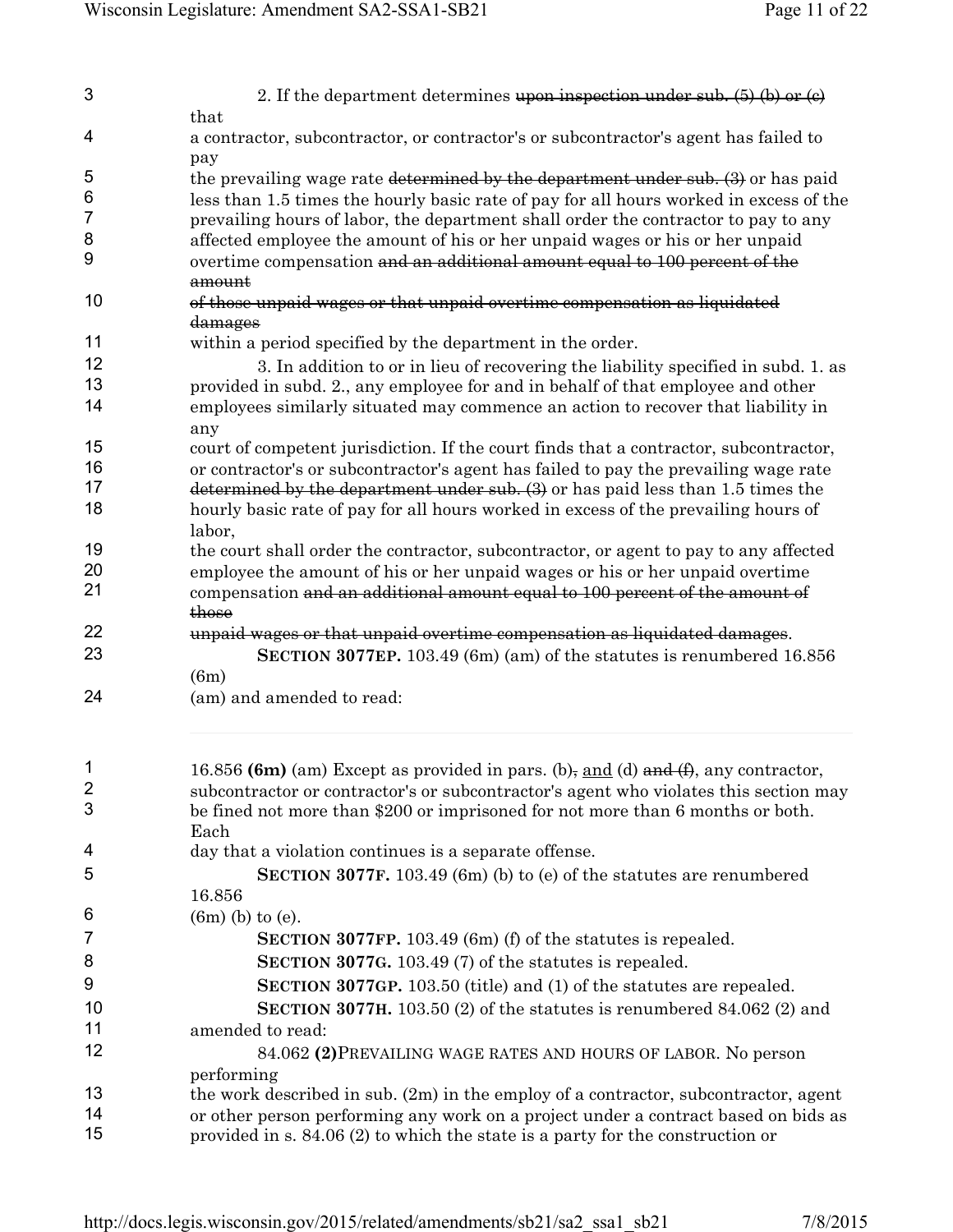| 16<br>17<br>18<br>19 | improvement of any highway may be permitted to work a greater number of hours<br>per day or per week than the prevailing hours of labor; nor may he or she be paid a<br>lesser rate of wages than the prevailing wage rate in the area in which the work is<br>to be done determined under sub. (3); except that any such person may be<br>permitted |  |  |
|----------------------|------------------------------------------------------------------------------------------------------------------------------------------------------------------------------------------------------------------------------------------------------------------------------------------------------------------------------------------------------|--|--|
| 20<br>21<br>22<br>23 | or required to work more than such prevailing hours of labor per day and per week<br>if he or she is paid for all hours worked in excess of the prevailing hours of labor at<br>a rate of at least 1.5 times his or her hourly basic rate of pay.<br>SECTION 3077HP. 103.50 (2g) of the statutes is renumbered 84.062 (2g)                           |  |  |
|                      | and                                                                                                                                                                                                                                                                                                                                                  |  |  |
| 24                   | amended to read:                                                                                                                                                                                                                                                                                                                                     |  |  |
| 1                    | 84.062 (2g)NONAPPLICABILITY. This section does not apply to a single-trade                                                                                                                                                                                                                                                                           |  |  |
|                      | project of public works, as defined in s. $\frac{103.49 \, 16.856}{10.856}$ (1) $\left(\frac{cm}{g}\right)$ , for which the                                                                                                                                                                                                                          |  |  |
| 2<br>3               | estimated project cost of completion is less than \$48,000 or a multiple-trade project                                                                                                                                                                                                                                                               |  |  |
|                      | of public works, as defined in s. $103.49 \underline{16.856}$ (1) $\left(\frac{b}{r}\right)$ (d), for which the estimated                                                                                                                                                                                                                            |  |  |
| 4<br>5               | project cost of completion is less than \$100,000.                                                                                                                                                                                                                                                                                                   |  |  |
| 6                    | SECTION 30771. 103.50 $(2m)$ of the statutes is renumbered 84.062 $(2m)$ ,                                                                                                                                                                                                                                                                           |  |  |
|                      | and                                                                                                                                                                                                                                                                                                                                                  |  |  |
| 7                    | 84.062 (2m) (a) (intro.) and (b), as renumbered, are amended to read:                                                                                                                                                                                                                                                                                |  |  |
| 8                    | 84.062 (2m) (a) (intro.) Subject to par. (b), all of the following employees<br>shall                                                                                                                                                                                                                                                                |  |  |
| 9                    | be paid the prevailing wage rate determined under sub. (3) and may not be<br>permitted                                                                                                                                                                                                                                                               |  |  |
| 10                   | to work a greater number of hours per day or per week than the prevailing hours of                                                                                                                                                                                                                                                                   |  |  |
| 11<br>12             | labor, unless they are paid for all hours worked in excess of the prevailing hours of<br>labor at a rate of at least 1.5 times their hourly basic rate of pay:                                                                                                                                                                                       |  |  |
| 13                   | (b) A laborer, worker, mechanic, or truck driver who is employed to                                                                                                                                                                                                                                                                                  |  |  |
|                      | process,                                                                                                                                                                                                                                                                                                                                             |  |  |
| 14                   | manufacture, pick up, or deliver materials or products from a commercial                                                                                                                                                                                                                                                                             |  |  |
| 15                   | establishment that has a fixed place of business from which the establishment                                                                                                                                                                                                                                                                        |  |  |
| 16                   | supplies processed or manufactured materials or products or from a facility that is                                                                                                                                                                                                                                                                  |  |  |
| 17                   | not dedicated exclusively, or nearly so, to a project that is subject to this section,                                                                                                                                                                                                                                                               |  |  |
| 18                   | including any of the following, is not entitled to receive the prevailing wage rate                                                                                                                                                                                                                                                                  |  |  |
| 19                   | determined under sub. (3) or to receive at least 1.5 times his or her hourly basic<br>rate                                                                                                                                                                                                                                                           |  |  |
| 20                   | of pay for all hours worked in excess of the prevailing hours of labor unless any of<br>the                                                                                                                                                                                                                                                          |  |  |
| 21                   | following applies:                                                                                                                                                                                                                                                                                                                                   |  |  |
| 22                   | 1. The $\underline{A}$ laborer, worker, mechanic or truck driver $\underline{who}$ is employed to go                                                                                                                                                                                                                                                 |  |  |
|                      | to the                                                                                                                                                                                                                                                                                                                                               |  |  |
| 23<br>24             | source of mineral aggregate such as sand, gravel or stone and deliver that mineral<br>aggregate to the site of a project that is subject to this section by depositing the                                                                                                                                                                           |  |  |
|                      |                                                                                                                                                                                                                                                                                                                                                      |  |  |
| 1                    | material directly in final place, from the transporting vehicle or through spreaders                                                                                                                                                                                                                                                                 |  |  |
| $\mathbf 2$          | from the transporting vehicle.                                                                                                                                                                                                                                                                                                                       |  |  |
| 3                    | 2. The $\underline{A}$ laborer, worker, mechanic or truck driver $\underline{who}$ is employed to go                                                                                                                                                                                                                                                 |  |  |
|                      | to the                                                                                                                                                                                                                                                                                                                                               |  |  |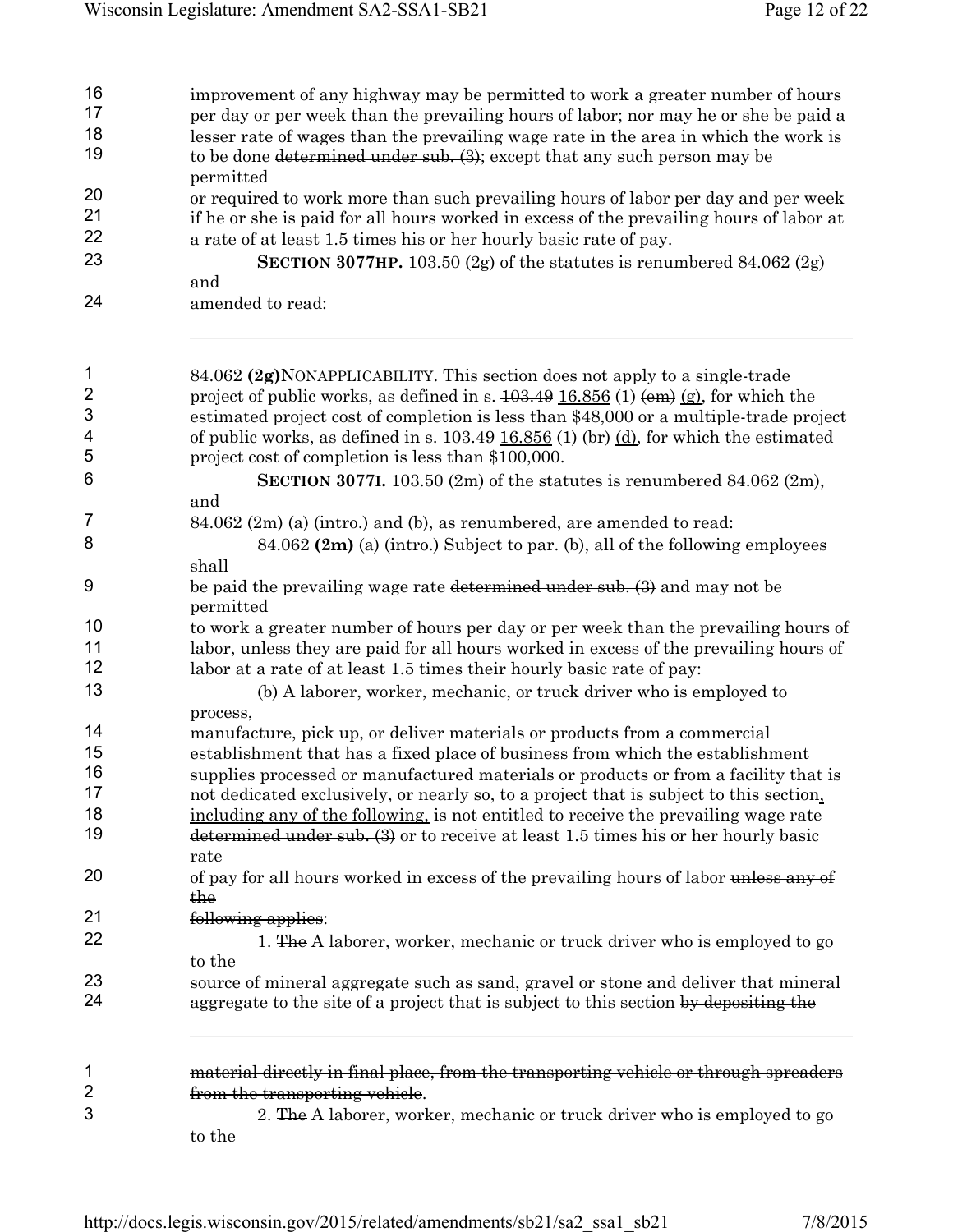| 4                       | site of a project that is subject to this section, pick up excavated material or spoil<br>from    |
|-------------------------|---------------------------------------------------------------------------------------------------|
| 5                       | the site of the project, and transport that excavated material or spoil away from the             |
| 6                       | site of the project and return to the site of the project.                                        |
| $\overline{7}$          | SECTION 3077IP. $103.50(3)$ to $(5)$ of the statutes are repealed.                                |
| 8                       | SECTION 3077J. 103.50 (6) of the statutes is renumbered $84.062$ (6) and                          |
| 9                       | amended to read:                                                                                  |
| 10                      | 84.062 (6) CONTENTS OF CONTRACTS; NOTIFICATION. A reference to the<br>prevailing                  |
| 11                      | wage rates determined under sub. (3) and the prevailing hours of labor shall be                   |
| 12                      | published in the notice issued for the purpose of securing bids for a project. If any             |
| 13                      | contract or subcontract for a project that is subject to this section is entered into,<br>the     |
| 14                      | prevailing wage rates determined under sub. (3) and the prevailing hours of labor                 |
| 15                      | shall be physically incorporated into and made a part of the contract or<br>subcontract,          |
| 16                      | except that for a minor subcontract, as determined by the department of workforce                 |
| 17                      | development, that department the department of administration shall prescribe by                  |
| 18                      | rule under s. $16.856$ (2) the method of notifying the minor subcontractor of the                 |
| 19                      | prevailing wage rates and prevailing hours of labor applicable to the minor                       |
| 20                      | subcontract. The prevailing wage rates and prevailing hours of labor applicable to                |
| 21                      | a contract or subcontract may not be changed during the time that the contract or                 |
| 22                      | subcontract is in force. For the information of the employees working on the<br>project,          |
| 23                      | the prevailing wage rates determined by the department, the prevailing hours of                   |
| 24                      | labor, and the provisions of subs. $(2)$ and $(7)$ shall be kept posted by the department         |
| 1                       | of transportation in at least one conspicuous and easily accessible place on the site             |
| $\overline{\mathbf{c}}$ | of the project.                                                                                   |
| 3                       | <b>SECTION 3077JP.</b> 103.50 $(7)$ (title) and (a) to (e) of the statutes are<br>renumbered      |
| 4                       | $84.062$ (7) (title) and (a) to (e), and $84.062$ (7) (a), as renumbered, is amended to<br>read:  |
| 5                       | 84.062 (7) (a) Except as provided in pars. (b), and (d) and $(f)$ , any<br>contractor,            |
| 6                       | subcontractor, or contractor's or subcontractor's agent who violates this section<br>may          |
| 7                       | be fined not more than \$200 or imprisoned for not more than 6 months or both.<br>Each            |
| 8                       | day that a violation continues is a separate offense.                                             |
| 9                       | SECTION 3077K. $103.50$ (7) (f) of the statutes is repealed.                                      |
| 10                      | SECTION 3077KP. 103.50 (8) of the statutes is renumbered 84.062 (8) and                           |
| 11                      | amended to read:                                                                                  |
| 12                      | 84.062 (8) ENFORCEMENT AND PROSECUTION. The department of                                         |
|                         | transportation                                                                                    |
| 13                      | shall require adherence to subs. $(2)$ , $(2m)$ , and $(6)$ . The department of<br>transportation |
| 14                      | may demand and examine, and every contractor, subcontractor, and contractor's or                  |
| 15                      | subcontractor's agent shall keep and furnish upon request by the department of                    |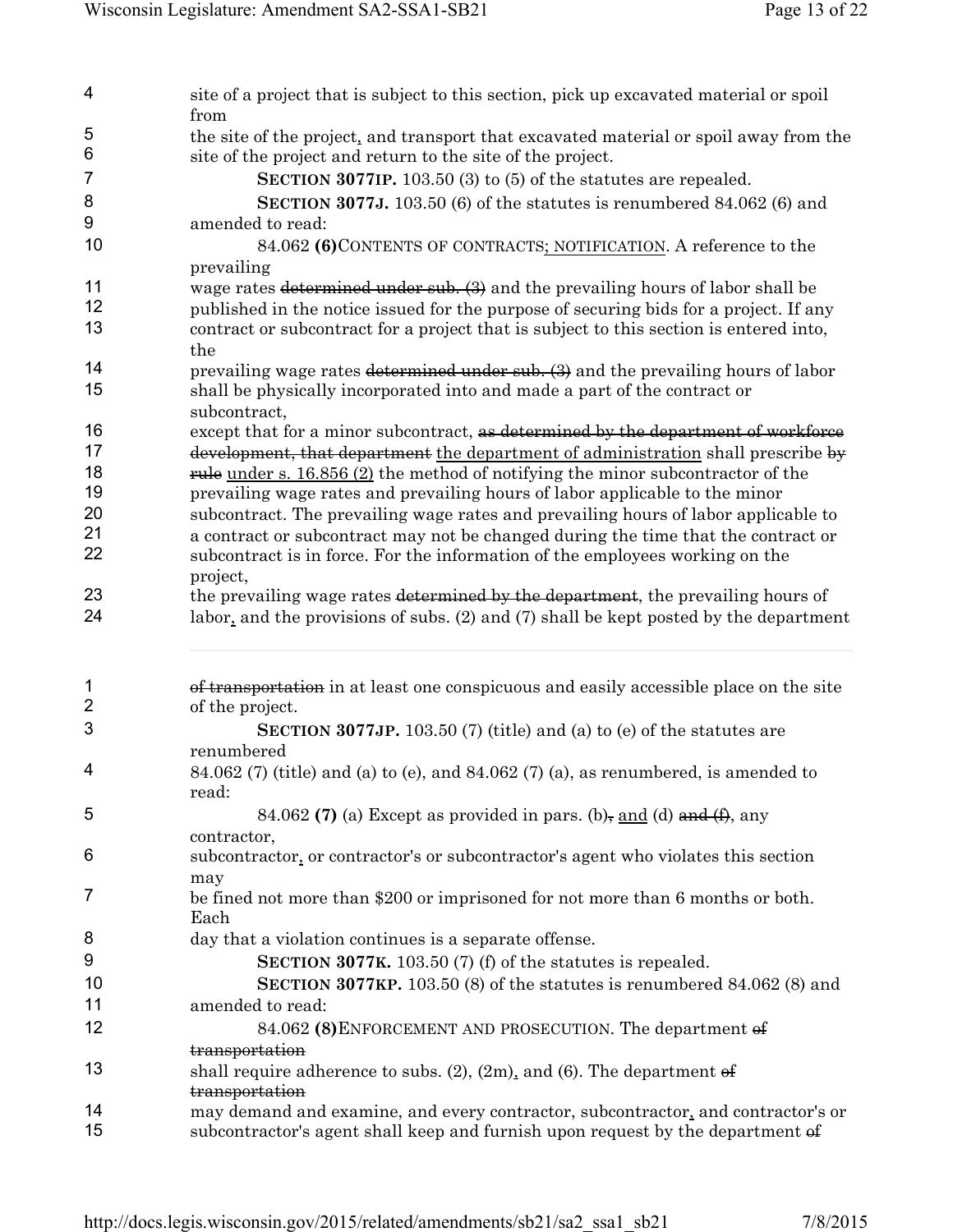| 16<br>17<br>18<br>19<br>20<br>21<br>22<br>23<br>24 | <b>transportation</b> , copies of payrolls and other records and information relating to<br>compliance with this section. If requested by any person performing the work<br>described in sub. $(2m)$ , the department shall conduct an investigation to ensure<br>compliance with this section. Upon request of the department of transportation or<br>upon complaint of alleged violation, the district attorney of the county in which the<br>work is located shall investigate as necessary and prosecute violations in a court of<br>competent jurisdiction. Section 111.322 (2m) applies to discharge and other<br>discriminatory acts arising in connection with any proceeding under this section.<br><b>SECTION 3077L.</b> 103.503 (1) (a) of the statutes is amended to read: |
|----------------------------------------------------|----------------------------------------------------------------------------------------------------------------------------------------------------------------------------------------------------------------------------------------------------------------------------------------------------------------------------------------------------------------------------------------------------------------------------------------------------------------------------------------------------------------------------------------------------------------------------------------------------------------------------------------------------------------------------------------------------------------------------------------------------------------------------------------|
| $\mathbf{1}$                                       |                                                                                                                                                                                                                                                                                                                                                                                                                                                                                                                                                                                                                                                                                                                                                                                        |
| $\mathbf 2$                                        | 103.503 (1) (a) "Accident" means an incident caused, contributed to, or<br>otherwise involving an employee that resulted or could have resulted in death,                                                                                                                                                                                                                                                                                                                                                                                                                                                                                                                                                                                                                              |
| $\ensuremath{\mathsf{3}}$                          | personal injury, or property damage and that occurred while the employee was                                                                                                                                                                                                                                                                                                                                                                                                                                                                                                                                                                                                                                                                                                           |
| $\overline{4}$                                     | performing the work described in s. 66.0903 (4), 2013 stats., or 403.49 s. 16.856<br>(2m)                                                                                                                                                                                                                                                                                                                                                                                                                                                                                                                                                                                                                                                                                              |
| 5<br>6                                             | on a project of public works or while the employee was performing work on a public<br>utility project.                                                                                                                                                                                                                                                                                                                                                                                                                                                                                                                                                                                                                                                                                 |
| $\overline{7}$                                     | <b>SECTION 3077LP.</b> 103.503 (1) (c) of the statutes is amended to read:                                                                                                                                                                                                                                                                                                                                                                                                                                                                                                                                                                                                                                                                                                             |
| 8                                                  | 103.503 (1) (c) "Contracting agency" means a local governmental unit, as                                                                                                                                                                                                                                                                                                                                                                                                                                                                                                                                                                                                                                                                                                               |
| 9                                                  | defined in s. 66.0903 (1) (d), or a state agency, as defined in s. $103.49 \underline{16.856}$ (1) $\bigoplus$                                                                                                                                                                                                                                                                                                                                                                                                                                                                                                                                                                                                                                                                         |
| 10                                                 | (h), that has contracted for the performance of work on a project of public works or                                                                                                                                                                                                                                                                                                                                                                                                                                                                                                                                                                                                                                                                                                   |
| 11                                                 | a public utility that has contracted for the performance of work on a public utility                                                                                                                                                                                                                                                                                                                                                                                                                                                                                                                                                                                                                                                                                                   |
| 12                                                 | project.                                                                                                                                                                                                                                                                                                                                                                                                                                                                                                                                                                                                                                                                                                                                                                               |
| 13                                                 | <b>SECTION 3077M.</b> 103.503 (1) (e) of the statutes is amended to read:                                                                                                                                                                                                                                                                                                                                                                                                                                                                                                                                                                                                                                                                                                              |
| 14                                                 | 103.503 (1) (e) "Employee" means a laborer, worker, mechanic, or truck                                                                                                                                                                                                                                                                                                                                                                                                                                                                                                                                                                                                                                                                                                                 |
|                                                    | driver                                                                                                                                                                                                                                                                                                                                                                                                                                                                                                                                                                                                                                                                                                                                                                                 |
| 15<br>16                                           | who performs the work described in s. $66.0903$ (4), $2013$ stats, or $103.49$ s. $16.856$                                                                                                                                                                                                                                                                                                                                                                                                                                                                                                                                                                                                                                                                                             |
| 17                                                 | (2m) on a project of public works or on a public utility project.                                                                                                                                                                                                                                                                                                                                                                                                                                                                                                                                                                                                                                                                                                                      |
|                                                    | <b>SECTION 3077MP.</b> 103.503 (1) (g) of the statutes is amended to read:                                                                                                                                                                                                                                                                                                                                                                                                                                                                                                                                                                                                                                                                                                             |
| 18                                                 | 103.503 (1) (g) "Project of public works" means a project of public works                                                                                                                                                                                                                                                                                                                                                                                                                                                                                                                                                                                                                                                                                                              |
| 19                                                 | that<br>is subject to s. 16.856 or that would be subject to s. 66.0903 or 103.49, 2013 stats., if                                                                                                                                                                                                                                                                                                                                                                                                                                                                                                                                                                                                                                                                                      |
| 20                                                 | the project were erected, constructed, repaired, remodeled, or demolished prior to                                                                                                                                                                                                                                                                                                                                                                                                                                                                                                                                                                                                                                                                                                     |
|                                                    | the                                                                                                                                                                                                                                                                                                                                                                                                                                                                                                                                                                                                                                                                                                                                                                                    |
| 21                                                 | effective date of this paragraph  [LRB inserts date].                                                                                                                                                                                                                                                                                                                                                                                                                                                                                                                                                                                                                                                                                                                                  |
| 22                                                 | SECTION 3077N. 103.503 (2) of the statutes is amended to read:                                                                                                                                                                                                                                                                                                                                                                                                                                                                                                                                                                                                                                                                                                                         |
| 23                                                 | 103.503 (2) SUBSTANCE ABUSE PROHIBITED. No employee may use, possess,                                                                                                                                                                                                                                                                                                                                                                                                                                                                                                                                                                                                                                                                                                                  |
| 24                                                 | attempt to possess, distribute, deliver, or be under the influence of a drug, or use or                                                                                                                                                                                                                                                                                                                                                                                                                                                                                                                                                                                                                                                                                                |
| 25                                                 | be under the influence of alcohol, while performing the work described in s. 66.0903                                                                                                                                                                                                                                                                                                                                                                                                                                                                                                                                                                                                                                                                                                   |
| 1                                                  | $(4)$ , $2013$ stats., or $103.49$ s. $16.856$ (2m) on a project of public works or while                                                                                                                                                                                                                                                                                                                                                                                                                                                                                                                                                                                                                                                                                              |
| $\overline{\mathbf{c}}$                            | performing work on a public utility project. An employee is considered to be under                                                                                                                                                                                                                                                                                                                                                                                                                                                                                                                                                                                                                                                                                                     |
| 3                                                  | the influence of alcohol for purposes of this subsection if he or she has an alcohol                                                                                                                                                                                                                                                                                                                                                                                                                                                                                                                                                                                                                                                                                                   |
| 4                                                  | concentration that is equal to or greater than the amount specified in s. 885.235<br>(1g)                                                                                                                                                                                                                                                                                                                                                                                                                                                                                                                                                                                                                                                                                              |
| 5                                                  | (d).                                                                                                                                                                                                                                                                                                                                                                                                                                                                                                                                                                                                                                                                                                                                                                                   |
| 6                                                  | <b>SECTION 3077NP.</b> 103.503 (3) (a) 2. of the statutes is amended to read:                                                                                                                                                                                                                                                                                                                                                                                                                                                                                                                                                                                                                                                                                                          |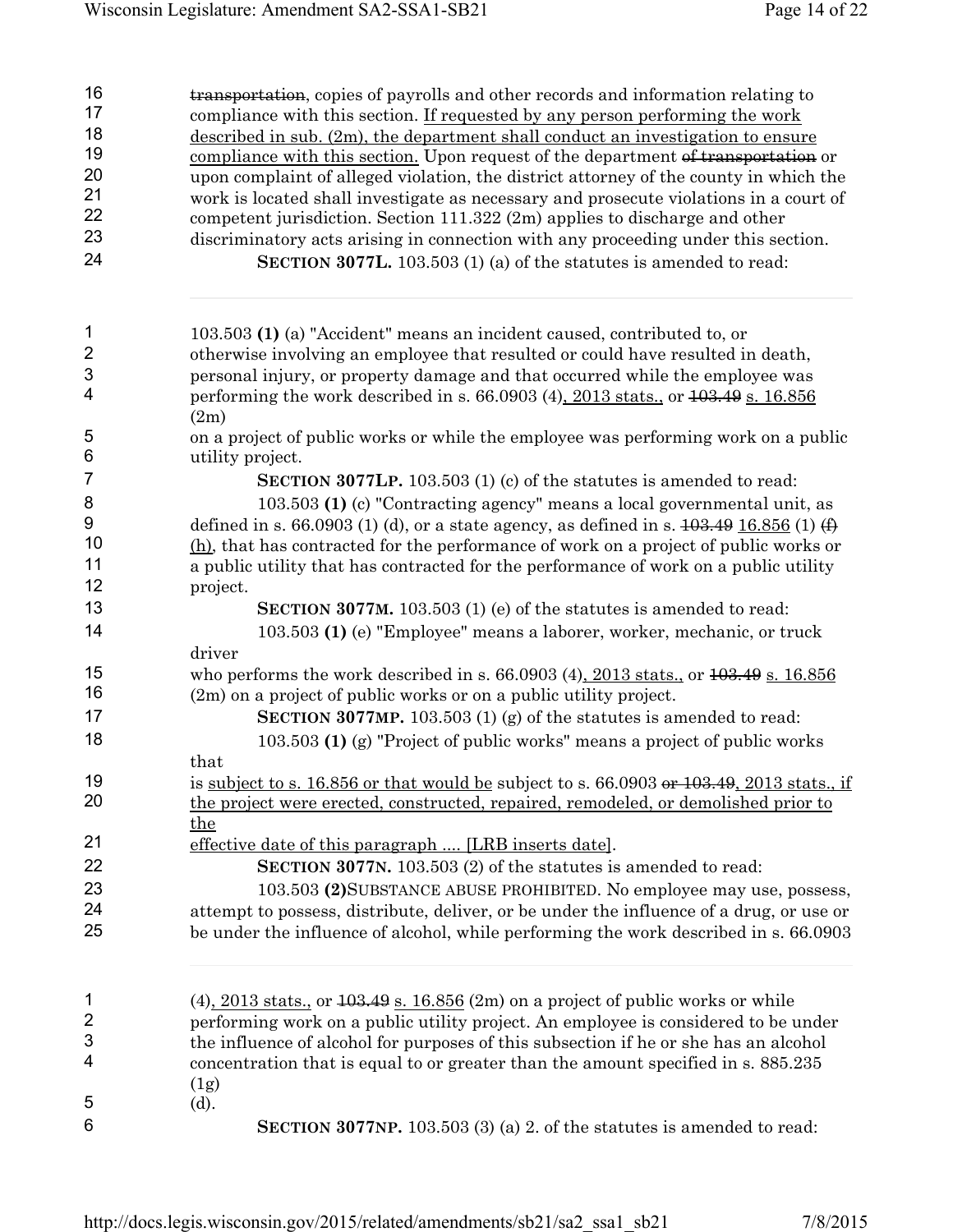| $\overline{7}$               | 103.503 (3) (a) 2. A requirement that employees performing the work                                                                                                     |
|------------------------------|-------------------------------------------------------------------------------------------------------------------------------------------------------------------------|
|                              | described                                                                                                                                                               |
| 8                            | in s. 66.0903 (4), $2013$ stats., or $103.49$ s. 16.856 (2m) on a project of public works or                                                                            |
| $\boldsymbol{9}$             | performing work on a public utility project submit to random, reasonable suspicion,                                                                                     |
| 10                           | and post-accident drug and alcohol testing and to drug and alcohol testing before                                                                                       |
| 11                           | commencing work on the project, except that testing of an employee before                                                                                               |
| 12                           | commencing work on a project is not required if the employee has been<br>participating                                                                                  |
| 13                           | in a random testing program during the 90 days preceding the date on which the                                                                                          |
| 14                           | employee commenced work on the project.".                                                                                                                               |
| 15                           | <b>60.</b> Page 910, line 7: after that line insert:                                                                                                                    |
| 16                           | " SECTION 3078CD. 104.001 (3) (intro.) and (b) of the statutes are                                                                                                      |
|                              | consolidated,                                                                                                                                                           |
| 17                           | renumbered 104.001 (3) and amended to read:                                                                                                                             |
| 18                           | 104.001 (3) This section does not affect any of the following: (b) An an                                                                                                |
| 19                           | ordinance that, subject to s. 66.0903, requires an employee of a county, city, village,                                                                                 |
| 20                           | or town, an employee who performs work under a contract for the provision of                                                                                            |
| 21                           | services to a county, city, village, or town, or an employee who performs work that<br>is                                                                               |
| 22                           | funded by financial assistance from a county, city, village, or town, to be paid at a                                                                                   |
| 23                           | minimum wage rate specified in the ordinance.                                                                                                                           |
| 24                           | SECTION 3078CH. $104.001$ (3) (a) of the statutes is repealed.".                                                                                                        |
| 1<br>$\overline{\mathbf{c}}$ | <b>61.</b> Page 917, line 2: after that line insert:<br>" SECTION 3080P. 106.04 (1) (d) of the statutes is amended to read:                                             |
|                              |                                                                                                                                                                         |
| 3<br>4                       | 106.04 (1) (d) "Project" means a project of public works that is subject to s.<br>103.49 or 103.50 16.856 or 84.062 in which work is performed by employees<br>employed |
| 5                            | in trades that are apprenticeable under this subchapter.".                                                                                                              |
| 6                            | <b>62.</b> Page 930, line 17: after that line insert:                                                                                                                   |
| $\overline{7}$               | " SECTION 3135C. 109.09 (1) of the statutes is amended to read:                                                                                                         |
| 8                            | 109.09 (1) The department shall investigate and attempt equitably to                                                                                                    |
|                              | adjust                                                                                                                                                                  |
| 9                            | controversies between employers and employees as to alleged wage claims. The                                                                                            |
| 10                           | department may receive and investigate any wage claim which that is filed with<br>the                                                                                   |
| 11                           | department, or received by the department under s. $109.10$ (4), no later than 2<br>years                                                                               |
| 12                           | after the date the wages are due. The department may, after receiving a wage<br>claim,                                                                                  |
| 13                           | investigate any wages due from the employer against whom the claim is filed to                                                                                          |
|                              | any                                                                                                                                                                     |
| 14                           | employee during the period commencing 2 years before the date the claim is filed.                                                                                       |
| 15                           | The department shall enforce this chapter and ss. s. 66.0903, 2013 stats., s. 103.49.                                                                                   |
| 16                           | 2013 stats., and s. 229.8275, 2013 stats., and ss. 16.856, 103.02, 403.49, 103.82, and                                                                                  |
| 17                           | 104.12, and 229.8275. In pursuance of this duty, the department may sue the                                                                                             |
| 18                           | employer on behalf of the employee to collect any wage claim or wage deficiency<br>and                                                                                  |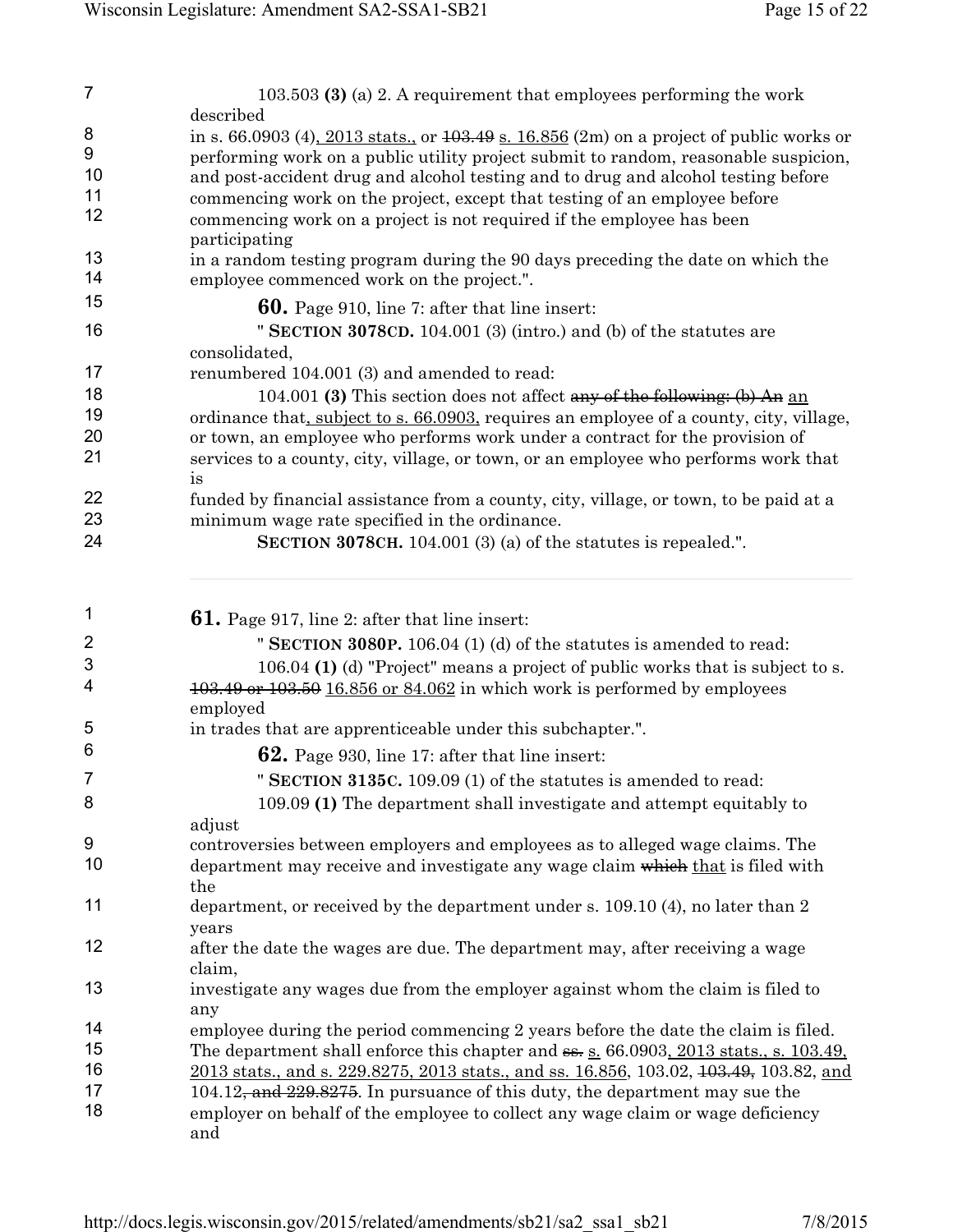| 19<br>20            | ss. $109.03$ (6) and $109.11$ (2) and (3) shall apply to such actions. Except for actions<br>under s. 109.10, the department may refer such an action to the district attorney of |
|---------------------|-----------------------------------------------------------------------------------------------------------------------------------------------------------------------------------|
| 21                  | the county in which the violation occurs for prosecution and collection and the                                                                                                   |
| 22                  | district attorney shall commence an action in the circuit court having appropriate                                                                                                |
| 23<br>24            | jurisdiction. Any number of wage claims or wage deficiencies against the same<br>employer may be joined in a single proceeding, but the court may order separate                  |
| 1<br>$\overline{2}$ | trials or hearings. In actions that are referred to a district attorney under this<br>subsection, any taxable costs recovered by the district attorney shall be paid into         |
|                     | the                                                                                                                                                                               |
| 3                   | general fund of the county in which the violation occurs and used by that county to                                                                                               |
| 4<br>5              | meet its financial responsibility under s. $978.13$ (2) (b) for the operation of the office<br>of the district attorney who prosecuted the action.                                |
| 6                   | SECTION 3135E. 111.322 $(2m)$ (a) of the statutes is amended to read:                                                                                                             |
| $\overline{7}$      | 111.322 $(2m)$ (a) The individual files a complaint or attempts to enforce                                                                                                        |
|                     | any                                                                                                                                                                               |
| 8<br>9              | right under s. 103.02, 103.10, 103.13, 103.28, 103.32, 103.34, 103.455, 103.50,<br>104.12, 109.03, 109.07, 109.075, 146.997, or 995.55, or ss. 101.58 to 101.599 or<br>103.64     |
| 10                  | to 103.82.                                                                                                                                                                        |
| 11                  | SECTION 3135G. 111.322 $(2m)$ (b) of the statutes is amended to read:                                                                                                             |
| 12                  | 111.322 $(2m)$ (b) The individual testifies or assists in any action or                                                                                                           |
|                     | proceeding                                                                                                                                                                        |
| 13                  | held under or to enforce any right under s. 103.02, 103.10, 103.13, 103.28, 103.32,                                                                                               |
| 14<br>15            | 103.34, 103.455, <del>103.50,</del> 104.12, 109.03, 109.07, 109.075, 146.997, or 995.55, or ss.<br>101.58 to 101.599 or 103.64 to 103.82.                                         |
| 16                  | SECTION 31351. 111.322 $(2m)$ (c) of the statutes is amended to read:                                                                                                             |
| 17                  | 111.322 $(2m)$ (c) The individual files a complaint or attempts to enforce a<br>right                                                                                             |
| 18<br>19            | under s. 66.0903, 103.49, or 229.8275 16.856 or 84.062 or testifies or assists in any<br>action or proceeding under s. 66.0903, 103.49, or 229.8275 16.856 or 84.062.".           |
| 20                  | <b>63.</b> Page 989, line 23: delete the material beginning with that line and<br>ending                                                                                          |
| 21                  | with page 991, line 21.                                                                                                                                                           |
| 22                  | 64. Page 1043, line 2: delete "In the 2013-14 and 2014-15 school years. a                                                                                                         |
|                     | $\underline{A}$ "                                                                                                                                                                 |
| 23                  | and substitute "In the 2013-14 and 2014-15 2015-16 and 2016-17 school years, a".                                                                                                  |
| 24                  | <b>65.</b> Page 1044, line 16: delete "2015" and substitute "2016".                                                                                                               |
| 1                   | <b>66.</b> Page 1045, line 3: delete that line and substitute:                                                                                                                    |
| $\overline{c}$      | "a. For applications for the 2016-17 and 2017-18 school years, if the total                                                                                                       |
| 3                   | number of applicants does not exceed the school district's pupil participation limit                                                                                              |
| 4                   | under sub. (2) (be), the department shall determine which applications each private                                                                                               |
| 5                   | school may accept on a random basis, except that the department shall give                                                                                                        |
| 6<br>7              | preference to the applications of pupils described in s. $118.60(3)(a)$ 1m. to 5., in the<br>order of preference listed in that paragraph.                                        |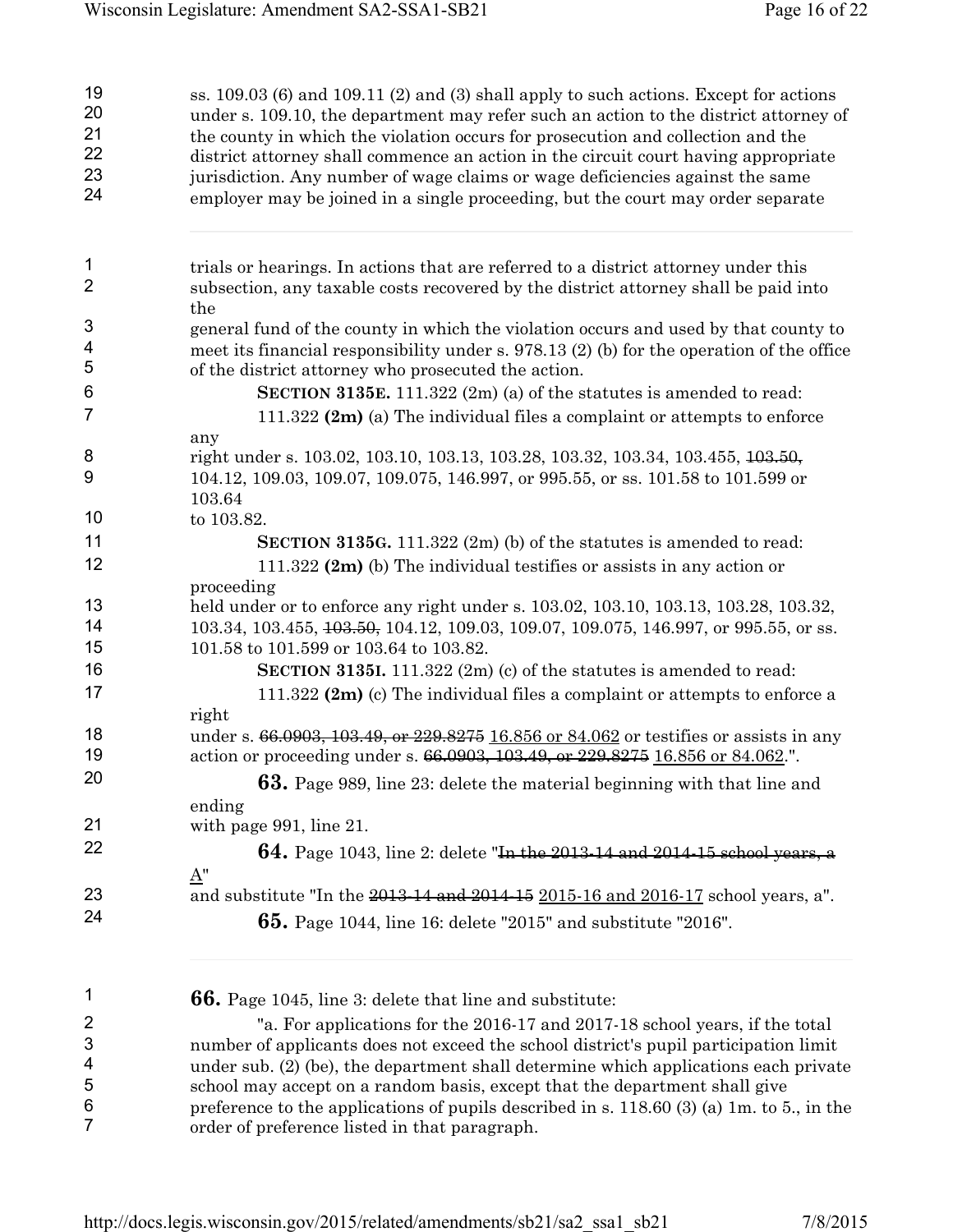| 8<br>9<br>10 | am. For applications for the 2018-19 school year and each school year<br>thereafter, if the total number of applicants does not exceed the school district's<br>pupil".                                                                              |
|--------------|------------------------------------------------------------------------------------------------------------------------------------------------------------------------------------------------------------------------------------------------------|
| 11           | <b>67.</b> Page 1045, line 7: delete "If" and substitute "Annually, if".                                                                                                                                                                             |
| 12           | <b>68.</b> Page 1055, line 2: delete $(6)$ , $(6m)$ , $(8)$ " and substitute $(6)$ , $(8)$ ".                                                                                                                                                        |
| 13           | <b>69.</b> Page 1069, line 24: delete "at least one charter school under s. 118.40                                                                                                                                                                   |
|              | (2r)                                                                                                                                                                                                                                                 |
| 14           | or" and substitute "a charter school".                                                                                                                                                                                                               |
| 15           | <b>70.</b> Page 1069, line 25: delete " $(2x)$ ".                                                                                                                                                                                                    |
| 16           | <b>71.</b> Page 1094, line 23: delete "under s. 118.40 (2r) or $(2x)$ ".                                                                                                                                                                             |
| 17           | <b>72.</b> Page 1138, line 6: delete lines 6 to 20.                                                                                                                                                                                                  |
| 18<br>19     | <b>73.</b> Page 1144, line 15: delete the material beginning with that line and<br>ending with page 1145, line 8.                                                                                                                                    |
| 20           | <b>74.</b> Page 1148, line 10: delete lines 10 to 16.                                                                                                                                                                                                |
| 21           | <b>75.</b> Page 1152, line 8: after that line insert:                                                                                                                                                                                                |
| 22           | " SECTION 3511D. 165.77 (4) (am) (intro.) of the statutes, as affected by                                                                                                                                                                            |
| 23           | 2013<br>Wisconsin Act 20, is amended to read:                                                                                                                                                                                                        |
| 1<br>2<br>3  | 165.77 (4) (am) (intro.) A person whose deoxyribonucleic acid analysis data<br>have been included in the data bank under sub. (3) may request expungement on<br>the<br>grounds that all any of the following conditions that apply to the person are |
| 4            | satisfied:".                                                                                                                                                                                                                                         |
| 5            | <b>76.</b> Page 1152, line 16: delete the material beginning with that line and                                                                                                                                                                      |
| 6            | ending with page 1153, line 3.                                                                                                                                                                                                                       |
| 7            | <b>77.</b> Page 1166, line 24: after that line insert:                                                                                                                                                                                               |
| 8            | " SECTION 3539M. 200.35 (7) of the statutes is amended to read:                                                                                                                                                                                      |
| 9            | 200.35 (7) ROAD ALTERATIONS AND TRAFFIC CONTROL. The commission                                                                                                                                                                                      |
| 10           | may, in a<br>manner acceptable to the department of transportation, excavate in or otherwise                                                                                                                                                         |
| 11           | alter any state, county or municipal street, road, alley or public highway in the                                                                                                                                                                    |
| 12           | district for the purpose of constructing, maintaining and operating the sewerage                                                                                                                                                                     |
| 13           | system or to construct in the street, road, alley or public highway an interceptor or                                                                                                                                                                |
| 14           | district sewer or any appurtenance thereof, without providing a bond. The                                                                                                                                                                            |
| 15           | commission shall notify the public authority that controls the street, road, alley or                                                                                                                                                                |
| 16           | public highway at least 45 days prior to the date the commission intends to                                                                                                                                                                          |
| 17           | advertise<br>for bids as to the location where the excavation or alteration will take place. The                                                                                                                                                     |
| 18           | public authority shall prepare a reasonable traffic control plan and provide the                                                                                                                                                                     |
|              | plan                                                                                                                                                                                                                                                 |
| 19           | to the commission within 30 days after receiving the notice. The commission shall                                                                                                                                                                    |
| 20           | pay a reasonable fee for development of the plan and shall include the plan in its                                                                                                                                                                   |
| 21<br>22     | bidding documents. The commission shall pay the costs of implementing the traffic<br>control plan during the period of construction. Upon completing the work the                                                                                    |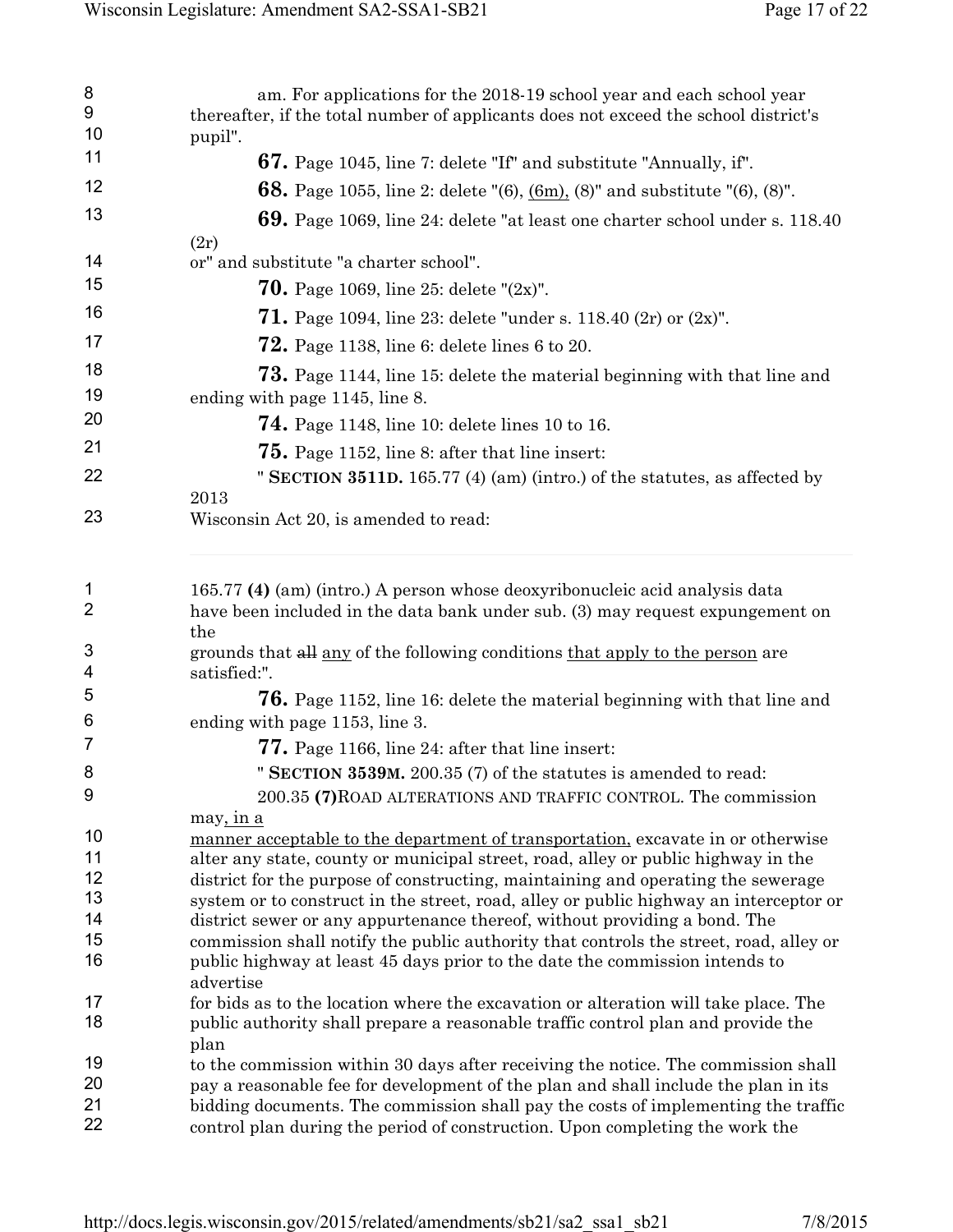| 23                            | commission shall restore the street, road, alley or public highway at its own<br>expense                                                                               |
|-------------------------------|------------------------------------------------------------------------------------------------------------------------------------------------------------------------|
| $\mathbf 1$<br>$\overline{2}$ | to a condition as good as or better than existed before the commencement of the                                                                                        |
| 3                             | work.".                                                                                                                                                                |
|                               | <b>78.</b> Page 1169, line 12: after that line insert:                                                                                                                 |
| 4                             | " SECTION 3579P. 227.01 (13) (t) of the statutes is repealed.".                                                                                                        |
| 5                             | <b>79.</b> Page 1172, line 4: after that line insert:                                                                                                                  |
| 6                             | " SECTION 3621P. 229.682 (2) of the statutes is repealed.                                                                                                              |
| 7                             | SECTION 3621V. 229.8275 of the statutes is repealed.".                                                                                                                 |
| 8<br>9                        | <b>80.</b> Page 1348, line 19: delete the material beginning with that line and<br>ending with page 1350, line 10.                                                     |
| 10                            | <b>81.</b> Page 1446, line 23: after that line insert:                                                                                                                 |
| 11                            | " SECTION 4726C. 946.15 (1) of the statutes is amended to read:                                                                                                        |
| 12                            | 946.15 (1) Any employer, or any agent or employee of an employer, who                                                                                                  |
|                               | induces                                                                                                                                                                |
| 13                            | any person who seeks to be or is employed pursuant to a public contract, as defined                                                                                    |
| 14                            | in s. 66.0901 (1) (c), or who seeks to be or is employed on a project on which a                                                                                       |
| 15                            | prevailing wage rate determination has been issued by the department of<br>workforce                                                                                   |
| 16                            | development under s. 66.0903 (3), 103.49 (3), 103.50 (3), or $229.8275$ (3) that is                                                                                    |
| 17                            | subject to s. 16.856 or 84.062 to give up, waive, or return any part of the<br>compensation                                                                            |
| 18                            | to which that person is entitled under his or her contract of employment or under<br>the                                                                               |
| 19                            | prevailing wage rate determination issued by the department s. 16.856 or 84.062,<br>or                                                                                 |
| 20                            | who reduces the hourly basic rate of pay normally paid to an employee for work on                                                                                      |
| 21                            | a project on which a prevailing wage rate determination has not been issued under                                                                                      |
| 22                            | s. 66.0903 (3), 103.49 (3), 103.50 (3), or 229.8275 (3) that is not subject to s. 16.856                                                                               |
| 23<br>24                      | or 84.062 during a week in which the employee works both on a project on which a<br>prevailing wage rate determination has been issued that is subject to s. 16.856 or |
| 1                             | $84.062$ and on a project on which a prevailing wage rate determination has not<br><del>been</del>                                                                     |
| 2                             | issued that is not subject to s. 16.856 or 84.062, is guilty of a Class I felony.                                                                                      |
| 3                             | SECTION 4726F. 946.15 (2) of the statutes is amended to read:                                                                                                          |
| 4                             | 946.15 (2) Any person employed pursuant to a public contract, as defined                                                                                               |
|                               | in s.                                                                                                                                                                  |
| 5                             | 66.0901 (1) (c), or employed on a project on which a prevailing wage rate                                                                                              |
| 6                             | determination has been issued by the department of workforce development under                                                                                         |
| 7<br>8                        | s. 66.0903 (3), 103.49 (3), 103.50 (3), or 229.8275 (3) that is subject to s. 16.856 or                                                                                |
|                               | 84.062 who gives up, waives, or returns to the employer or agent of the employer<br>any                                                                                |
| 9                             | part of the compensation to which the employee is entitled under his or her<br>contract                                                                                |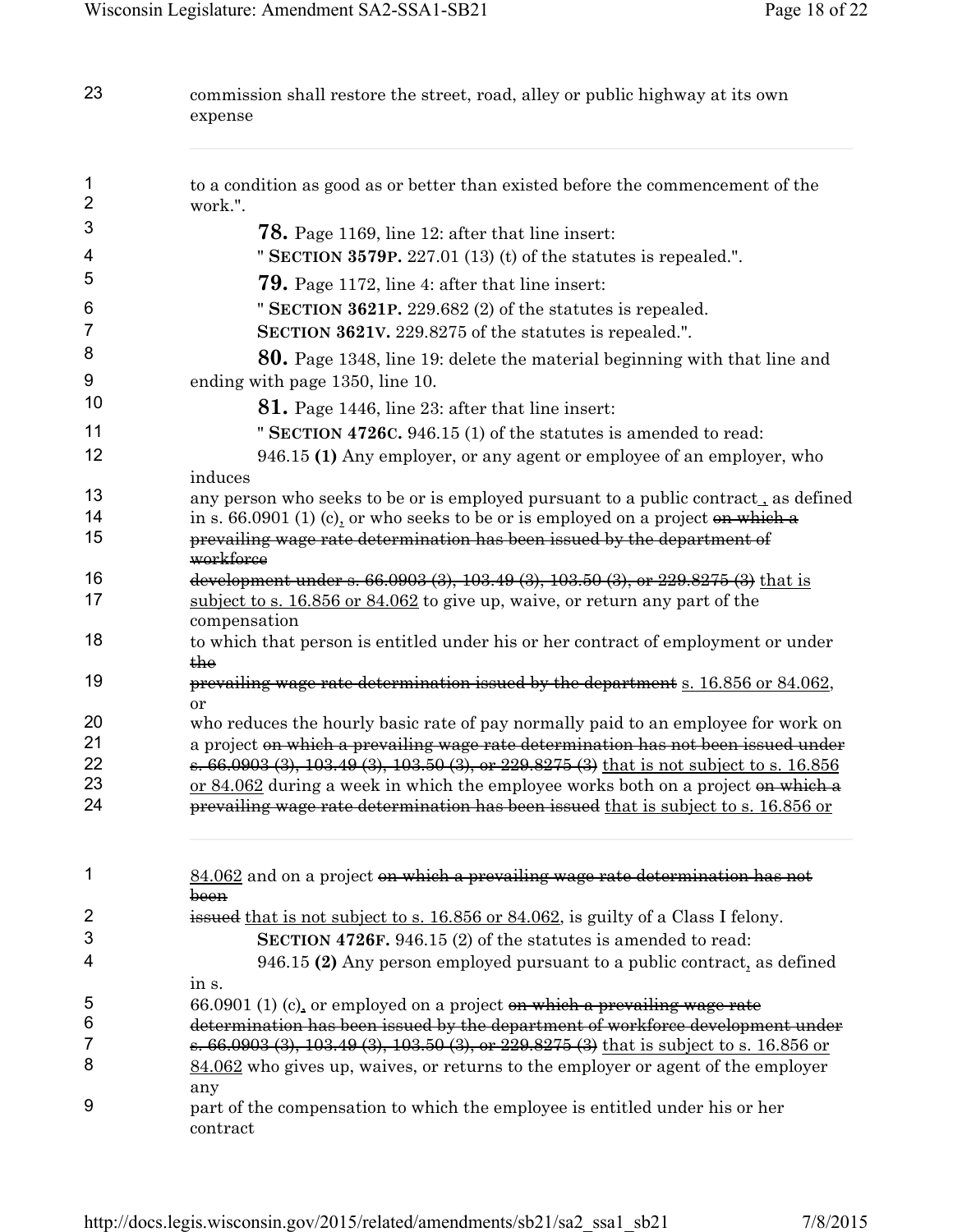| 10       | of employment or under the prevailing wage determination issued by the                                    |  |  |
|----------|-----------------------------------------------------------------------------------------------------------|--|--|
| 11       | department s. 16.856 or 84.062, or who gives up any part of the compensation to                           |  |  |
| 12       | which he or she is normally entitled for work on a project on which a prevailing                          |  |  |
|          | wage                                                                                                      |  |  |
| 13       | rate determination has not been issued under s. 66.0903 (3), 103.49 (3), 103.50 (3),                      |  |  |
| 14       | $\frac{\text{or}}{229.8275}$ (3) that is not subject to s. 16.856 or 84.062 during a week in which the    |  |  |
| 15       | person works part-time on a project on which a prevailing wage rate determination                         |  |  |
| 16       | has been issued that is subject to s. 16.856 or 84.062 and part-time on a project on                      |  |  |
| 17       | which a prevailing wage rate determination has not been issued that is not subject                        |  |  |
| 18       | to s. $16.856$ or $84.062$ , is guilty of a Class C misdemeanor.                                          |  |  |
| 19       | SECTION 4726P. 946.15 (3) of the statutes is amended to read:                                             |  |  |
| 20       | 946.15 (3) Any employer or labor organization, or any agent or employee of                                |  |  |
| 21       | an<br>employer or labor organization, who induces any person who seeks to be or is                        |  |  |
| 22       | employed on a project on which a prevailing wage rate determination has been                              |  |  |
|          | issued                                                                                                    |  |  |
| 23       | by the department of workforce development under s. 66.0903 (3), 103.49 (3),                              |  |  |
|          | 103.50                                                                                                    |  |  |
| 24       | $(3)$ , or 229.8275 $(3)$ that is subject to s. 16.856 or 84.062 to permit any part of the                |  |  |
| 25       | wages to which that person is entitled under the prevailing wage rate                                     |  |  |
|          | determination                                                                                             |  |  |
|          |                                                                                                           |  |  |
|          |                                                                                                           |  |  |
| 1        | issued by the department or local governmental unit s. 16.856 or 84.062 to be                             |  |  |
| 2<br>3   | deducted from the person's pay is guilty of a Class I felony, unless the deduction                        |  |  |
|          | would be permitted under 29 CFR 3.5 or 3.6 from a person who is working on a                              |  |  |
|          | project                                                                                                   |  |  |
| 4        | that is subject to 40 USC 3142.                                                                           |  |  |
| 5        | SECTION 4726W. 946.15 (4) of the statutes is amended to read:                                             |  |  |
| 6        | 946.15 (4) Any person employed on a project on which a prevailing wage                                    |  |  |
|          | <del>rate</del>                                                                                           |  |  |
| 7        | determination has been issued by the department of workforce development under                            |  |  |
| 8        | s. 66.0903 (3), 103.49 (3), 103.50 (3), or 229.8275 (3) that is subject to s. 16.856 or                   |  |  |
| 9        | 84.062 who permits any part of the wages to which that person is entitled under                           |  |  |
|          | the                                                                                                       |  |  |
| 10       | prevailing wage rate determination issued by the department or local                                      |  |  |
|          | governmental                                                                                              |  |  |
| 11<br>12 | $\frac{1}{2}$ and $\frac{16.856}{10}$ or 84.062 to be deducted from his or her pay is guilty of a Class C |  |  |
|          | misdemeanor, unless the deduction would be permitted under 29 CFR 3.5 or 3.6<br>from                      |  |  |
| 13       | a person who is working on a project that is subject to 40 USC 3142.".                                    |  |  |
| 14       | <b>82.</b> Page 1452, line 2: after that line insert:                                                     |  |  |
| 15       | " SECTION 4740B. 978.05 (6) (a) of the statutes, as affected by $2015$                                    |  |  |
|          | Wisconsin                                                                                                 |  |  |
| 16       | Act  (this act), is amended to read:                                                                      |  |  |
| 17       | 978.05 (6) (a) Institute, commence or appear in all civil actions or special                              |  |  |
| 18       | proceedings under and perform the duties set forth for the district attorney under                        |  |  |
|          | ch.                                                                                                       |  |  |
| 19       | 980 and ss. 17.14, 30.03 (2), 48.09 (5), 59.55 (1), 59.64 (1), 70.36, 89.08, 403.50                       |  |  |
|          | 84.062                                                                                                    |  |  |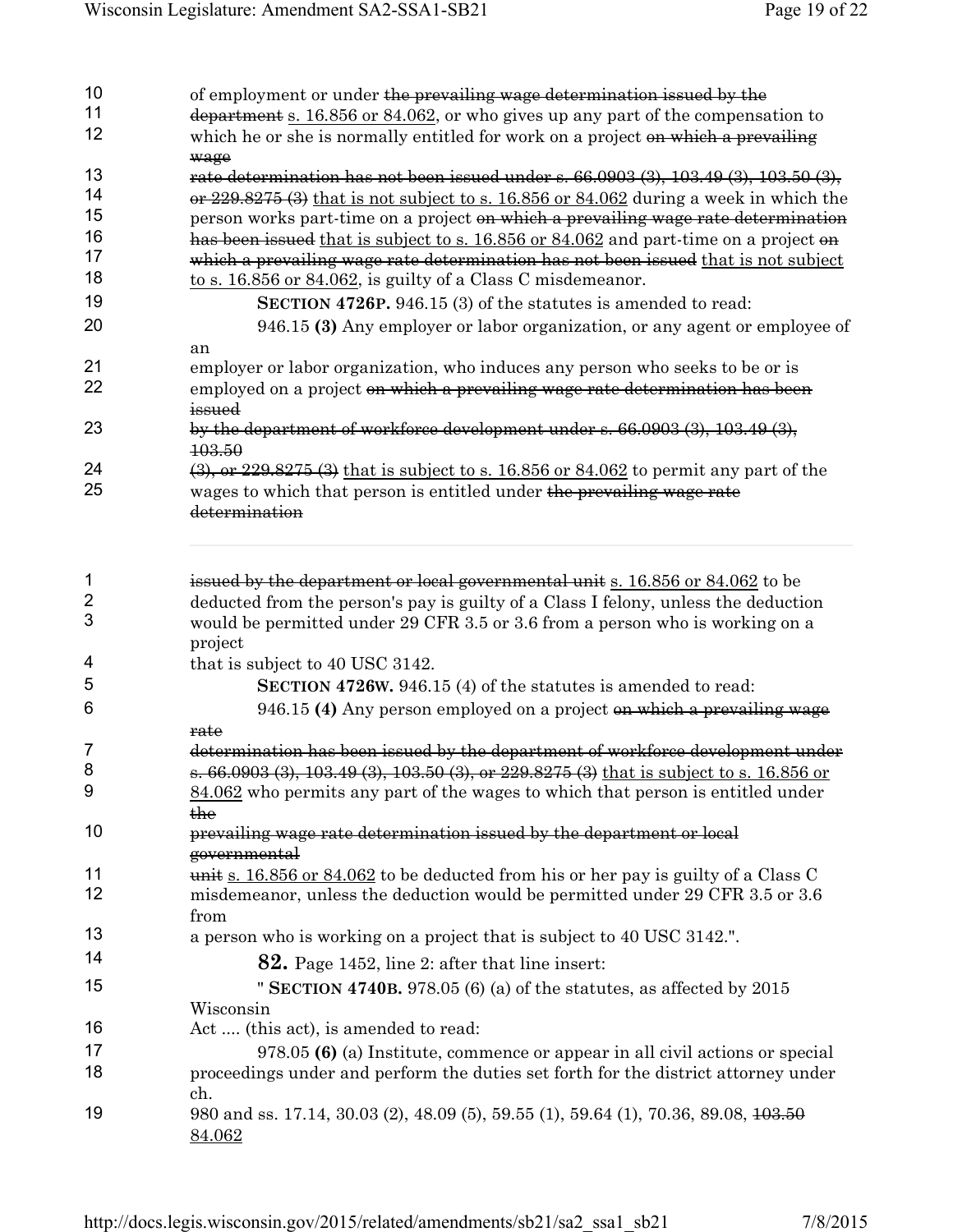| (6g)<br>(a), 946.86, 946.87, 961.55 (5), 971.14 and 973.075 to 973.077, perform any duties in<br>connection with court proceedings in a court assigned to exercise jurisdiction under<br>chs. 48 and 938 as the judge may request and perform all appropriate duties and<br>appear if the district attorney is designated in specific statutes, including matters |
|-------------------------------------------------------------------------------------------------------------------------------------------------------------------------------------------------------------------------------------------------------------------------------------------------------------------------------------------------------------------|
|                                                                                                                                                                                                                                                                                                                                                                   |
|                                                                                                                                                                                                                                                                                                                                                                   |
|                                                                                                                                                                                                                                                                                                                                                                   |
|                                                                                                                                                                                                                                                                                                                                                                   |
| within chs. $782$ , $976$ and $979$ and ss. $51.81$ to $51.85$ . Nothing in this paragraph<br>limits                                                                                                                                                                                                                                                              |
| the authority of the county board to designate, under s. 48.09 (5), that the<br>corporation                                                                                                                                                                                                                                                                       |
| counsel provide representation as specified in s. 48.09 (5) or to designate, under s.<br>48.09 (6) or 938.09 (6), the district attorney as an appropriate person to represent<br>the                                                                                                                                                                              |
| interests of the public under s. 48.14 or 938.14.".                                                                                                                                                                                                                                                                                                               |
| <b>83.</b> Page 1455, line 14: delete "the technical college system board;".                                                                                                                                                                                                                                                                                      |
| 84. Page 1507, line 10: delete "2016" and substitute "2017".                                                                                                                                                                                                                                                                                                      |
| <b>85.</b> Page 1533, line 6: after that line insert:                                                                                                                                                                                                                                                                                                             |
| "(1q) PREVAILING WAGE; EMERGENCY RULES. Using the procedure under<br>section                                                                                                                                                                                                                                                                                      |
| 227.24 of the statutes, the department of administration may promulgate rules                                                                                                                                                                                                                                                                                     |
| under section 16.856 (7) of the statutes, as created by this act, for the period before                                                                                                                                                                                                                                                                           |
| the effective date of any corresponding permanent rules, but not to exceed the<br>period                                                                                                                                                                                                                                                                          |
| authorized under section 227.24 (1) (c) of the statutes, subject to extension under                                                                                                                                                                                                                                                                               |
| section 227.24 (2) of the statutes. Notwithstanding section 227.24 (1) (a), (2) (b),<br>and                                                                                                                                                                                                                                                                       |
| (3) of the statutes, the department is not required to provide evidence that                                                                                                                                                                                                                                                                                      |
| promulgating a rule under this subsection as an emergency rule is necessary for<br>the                                                                                                                                                                                                                                                                            |
| preservation of the public peace, health, safety, or welfare and is not required to                                                                                                                                                                                                                                                                               |
| provide a finding of emergency for a rule promulgated under this subsection.".                                                                                                                                                                                                                                                                                    |
| <b>86.</b> Page 1545, line 3: after that line insert:                                                                                                                                                                                                                                                                                                             |
| "(1q) GENERAL PROGRAM OPERATIONS LAPSE. Notwithstanding section<br>20.001 (3)                                                                                                                                                                                                                                                                                     |
| (b) of the statutes, on July 1, 2016, there is lapsed to the general fund $$25,000,000$                                                                                                                                                                                                                                                                           |
| from the appropriation account under section $20.285$ (1) (a) of the statutes, as<br>affected by this act.".                                                                                                                                                                                                                                                      |
|                                                                                                                                                                                                                                                                                                                                                                   |
|                                                                                                                                                                                                                                                                                                                                                                   |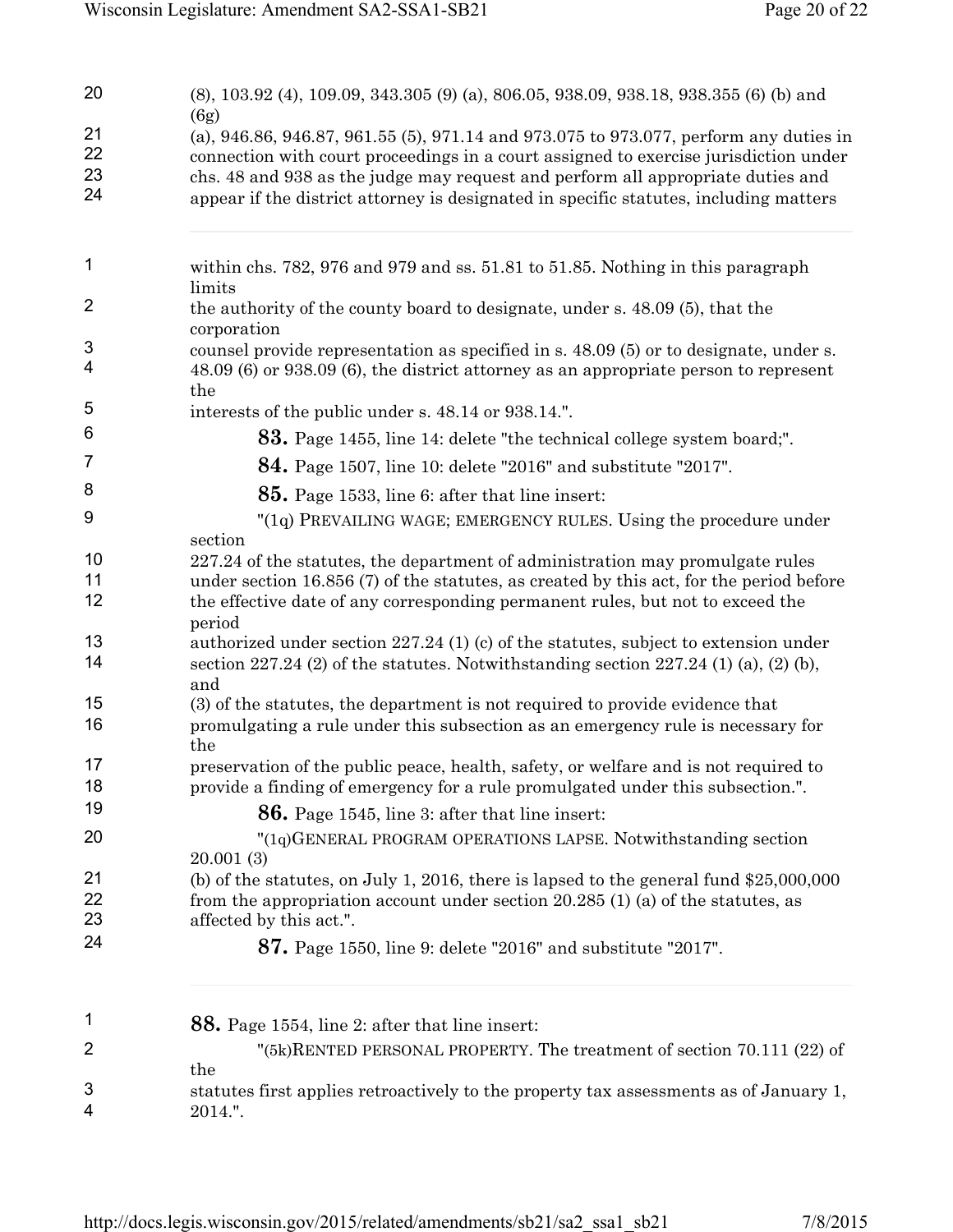| 5  | <b>89.</b> Page 1555, line 21: after that line insert:                                                                                    |
|----|-------------------------------------------------------------------------------------------------------------------------------------------|
| 6  | "(7j)MUNICIPAL UTILITY FACILITIES. The treatment of sections 84.295 (4m)                                                                  |
|    | (d)                                                                                                                                       |
| 7  | and (e) 2. and 200.35 (7) of the statutes first applies to utility facility owners<br>notified                                            |
| 8  | by the department of transportation under section $84.063$ (2) (a) of the statutes on                                                     |
| 9  | January 1, 2016.".                                                                                                                        |
| 10 | <b>90.</b> Page 1556, line 19: after that line insert:                                                                                    |
| 11 | "(3q) PREVAILING WAGE.                                                                                                                    |
| 12 | (a) The treatment of sections $16.856$ , $19.36$ (12), $66.0129$ (5), $66.0903$ (title),<br>(1)                                           |
| 13 | (a), (am), (b), (c), (cm), (dr), (em), (f), (g), (hm), (im), and (j), (1m) (a) (intro.) and 1. to                                         |
| 14 | 3. and (b), and (2) to (12), 84.062, 84.41 (3), 103.005 (12) (a), 103.49 (title), (1)<br>$(intro.)$ ,                                     |
| 15 | (a), (am) (b), (bg), (bj), (br), (c), (d), (em), (f), (fm), and (g), (1m), (2), (2m), (3), (3g),<br>(4r),                                 |
| 16 | $(5)$ , $(6m)$ (title), $(ag)$ , $(am)$ , $(b)$ to $(e)$ , and $(f)$ , and $(7)$ , $103.50$ (title), $(1)$ , $(2)$ , $(2g)$ ,<br>$(2m)$ , |
| 17 | $(3)$ to $(5)$ , $(6)$ , $(7)$ (title), (a) to (e), and (f), and (8), 103.503 (1) (a), (c), (e), and (g), (2),                            |
| 18 | and (3) (a) 2., 104.001 (3) (intro.), (a), and (b), 106.04 (1) (d), 109.09 (1), 111.322<br>(2m)                                           |
| 19 | (a), (b), and (c), $227.01(13)$ (t), $229.682(2)$ , $229.8275$ , $946.15(1)$ , (2), (3), and (4),<br>and                                  |
| 20 | 978.05 (6) (a) (by SECTION 4740b) of the statutes first applies, with respect to a<br>project                                             |
| 21 | of public works that is subject to bidding, to a project for which the request for bids                                                   |
| 22 | is issued on the effective date of this paragraph and, with respect to a project of<br>public                                             |
| 23 | works that is not subject to bidding, to a project the contract for which is entered<br>into                                              |
| 24 | on the effective date of this paragraph.                                                                                                  |
| 1  | (b) The treatment of sections $66.0903(10)$ (d), $111.322(2m)$ (c), and $229.8275$                                                        |
| 2  | of the statutes first applies to acts of discrimination that occur on the effective date                                                  |
| 3  | of this paragraph.".                                                                                                                      |
| 4  | <b>91.</b> Page 1567, line 5: after that line insert:                                                                                     |
| 5  | "(5k)RENTED PERSONAL PROPERTY. The treatment of section 70.111 (22) of                                                                    |
|    | the                                                                                                                                       |
| 6  | statutes takes effect retroactively to January 1, 2014.".                                                                                 |
| 7  | <b>92.</b> Page 1570, line 2: after that line insert:                                                                                     |
| 8  | "(3q) PREVAILING WAGE. The treatment of sections $116.856$ , $19.36$ (12),                                                                |
| 9  | 66.0129<br>$(5)$ , 66.0903 (title), (1) (a), (am), (b), (c), (cm), (dr), (em), (f), (g), (hm), (im), and (j),                             |
| 10 | (1m)<br>(a) (intro.) and 1. to 3. and (b), and (2) to $(12)$ , $84.062$ , $84.41$ (3), $103.005$ $(12)$ (a),                              |
|    | 103.49                                                                                                                                    |
| 11 | (title), (1) (intro.), (a), (am) (b), (bg), (bj), (br), (c), (d), (em), (f), (fm), and (g), (1m),<br>(2),                                 |